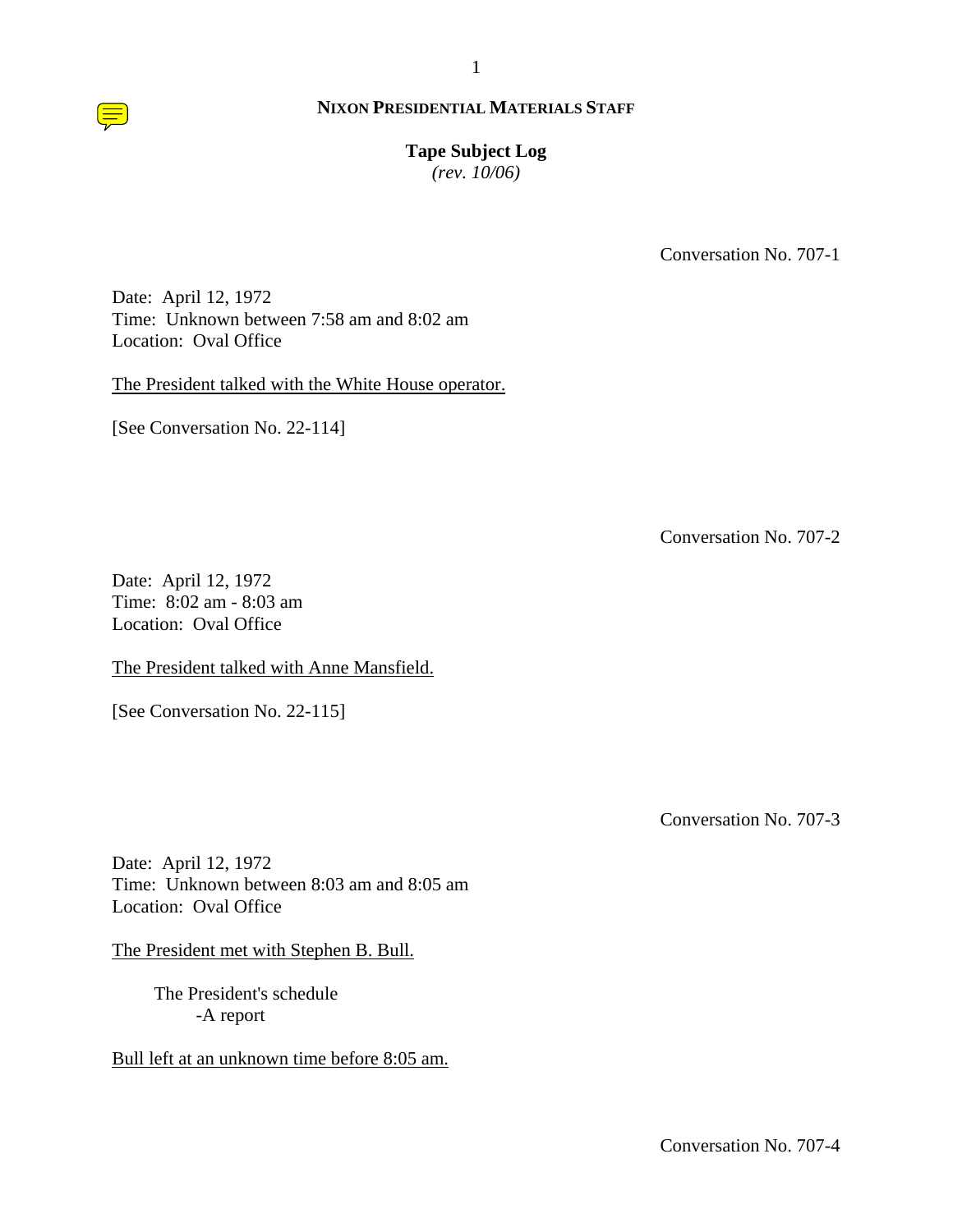### **Tape Subject Log**

*(rev. 10/06)*

Date: April 12, 1972 Time: Unknown between 8:05 am and 10:14 am Location: Oval Office

Stephen B. Bull met with unknown persons [Secret Service?].

[Unintelligible]

The unknown persons left at an unknown time before 10:14 am.

Conversation No. 707-5

Date: April 12, 1972 Time: 10:14 am - 10:26 am Location: Oval Office

The President met with Hugh Scott, Gerald R. Ford, Clark MacGregor and William E. Timmons; the recording began at an unknown time while the meeting was in progress.

Ronald L. Ziegler entered at 10:15 am.

The President's schedule -Forthcoming meeting with Congressional leadership -Republicans -Democrats -John C. Stennis -Samuel S. Stratton -F. Edward Hebert -George H. Mahon -Charles M. Teague -Michael J. Mansfield -Carl B. Albert -[Thomas] Hale Boggs -Mansfield -Views

Ford's forthcoming trip to People's Republic of China [PRC] -Ford's forthcoming statement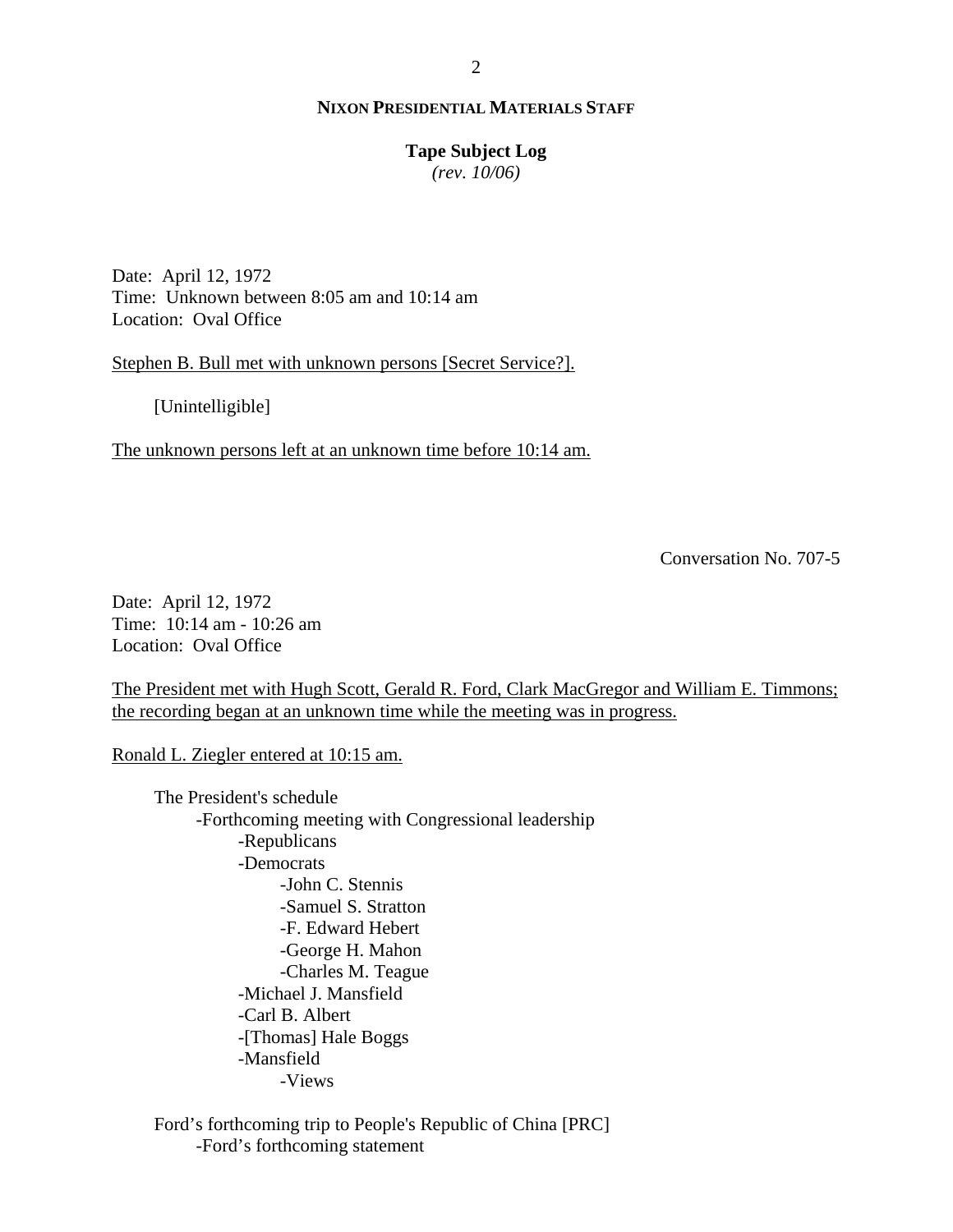## **Tape Subject Log**

*(rev. 10/06)*

-Possible question

Conv. No. 707-5 (cont.)

-Scheduling -The President's Soviet trip -The President's view Vietnam -Forthcoming statements from Congressional leadership -Troop withdrawals -Statement by Scott -Further statements -Timing -The President's view -Further withdrawals -Congressional leadership -Support for the President on air and naval power -South Vietnamese forces -Possible question about combat capabilities -Ground fighting -Air sorties -Percentage -Battle reports -Gen. Creighton W. Abrams, Jr. -South Vietnamese civilian support for North Vietnamese invasion -Scott's statement -South Vietnamese performance -Ziegler's view -Melvin R. Laird's, Thomas H. Moorer's and Abrams's reports -The President's view -North Vietnamese offensive -Soviet support -The President's view -Soviet weapons -Soviet Summit -Possible questions regarding cancellation -Civilians of South Vietnam -Support of South Vietnamese government -Buddhist support of government -Significance -Support of South Vietnamese government -Negotiations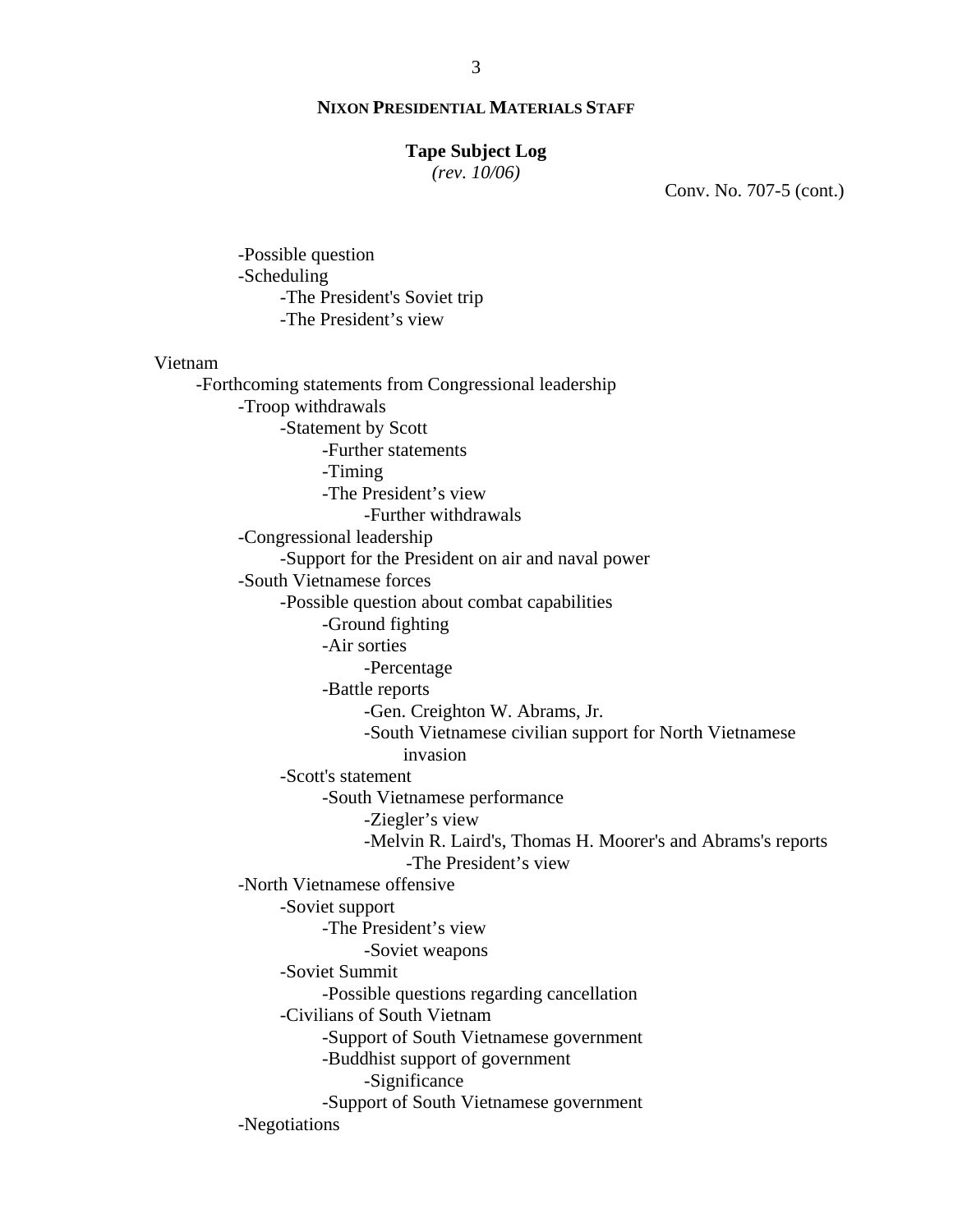### **Tape Subject Log**

*(rev. 10/06)*

Conv. No. 707-5 (cont.)

 -French statement -US interest -The President's view -Administration's record -North Vietnamese aggression -Failure -North Vietnamese responsibility -William J. Porter -Record -Administration efforts -Previous speech, January 25, 1972 -Private talks -Discussion -The President's view -US position -The President's view

Mansfield's and Scott's forthcoming trip to PRC -Meeting with the President, April 11, 1972 -Questions on PRC -The President's message to PRC leaders -Scott's attendance at Oxford-Cambridge dinner -Questions on PRC -Public appearances after trip -Sunday television talk shows -Overseas Writers Club

Scott et al., left at 10:26 am.

Conversation No. 707-6

Date: April 12, 1972 Time: Unknown between 10:26 am and 10:32 am Location: Oval Office

The President met with Alexander P. Butterfield.

The President's schedule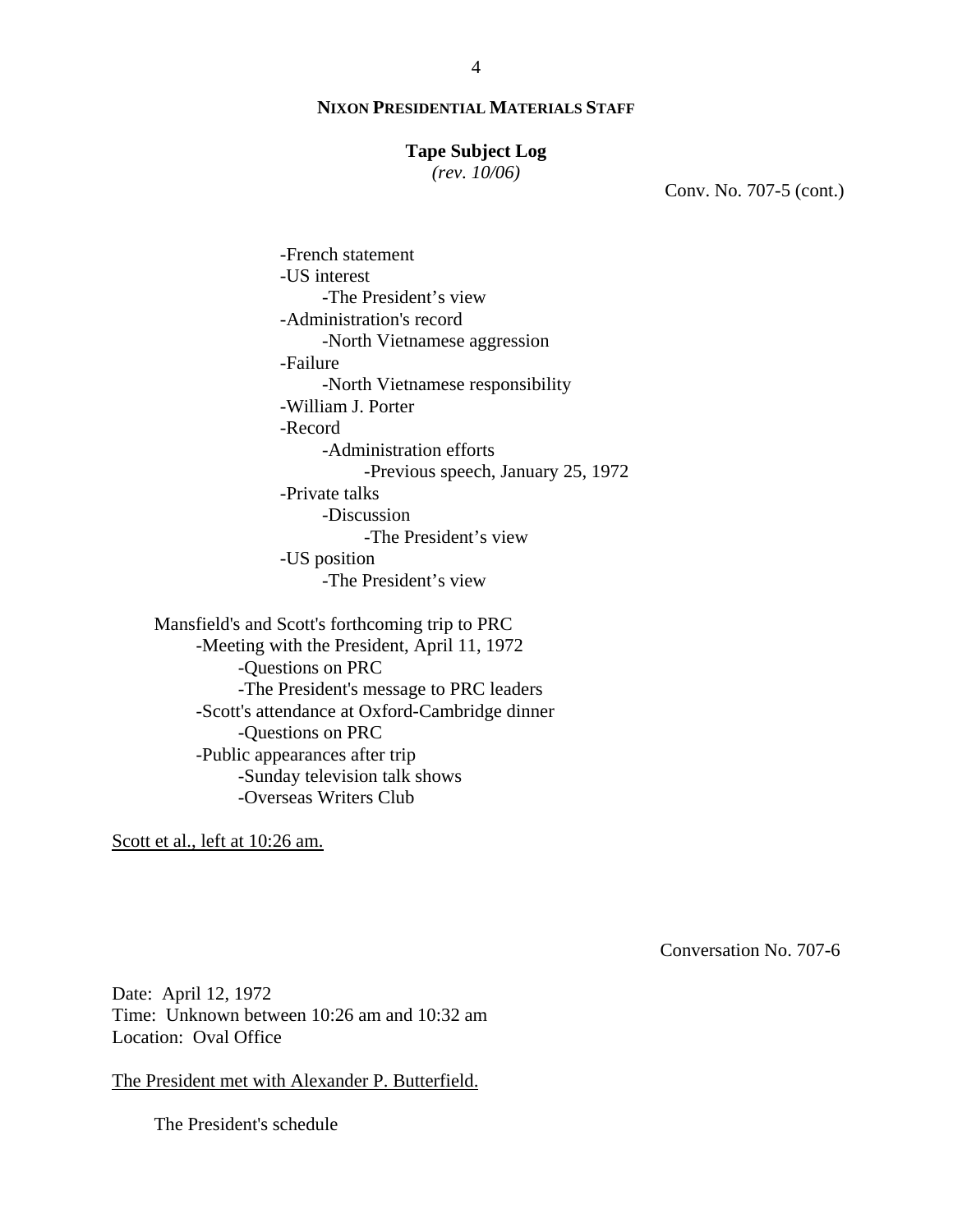### **Tape Subject Log**

*(rev. 10/06)*

-Nominations -The President's signature

Butterfield left at an unknown time before 10:32 am.

Conversation No. 707-7

Date: April 12, 1972 Time: Unknown between 10:26 am and 10:32 am Location: Oval Office

The President met with Alexander P. Butterfield.

The President's trip to Canada -Rose Mary Woods -Meeting with D. Roland Michener and Pierre E. Trudeau -Gifts [?] -Repair -Michener -Family -Gifts -Michener and Trudeau

Butterfield left at an unknown time before 10:32 am.

Conversation No. 707-8

Date: April 12, 1972 Time: Unknown between 11:22 am and 11:33 am Location: Oval Office

The President met with Stephen B. Bull.

The President's schedule -Meeting with John D. Ehrlichman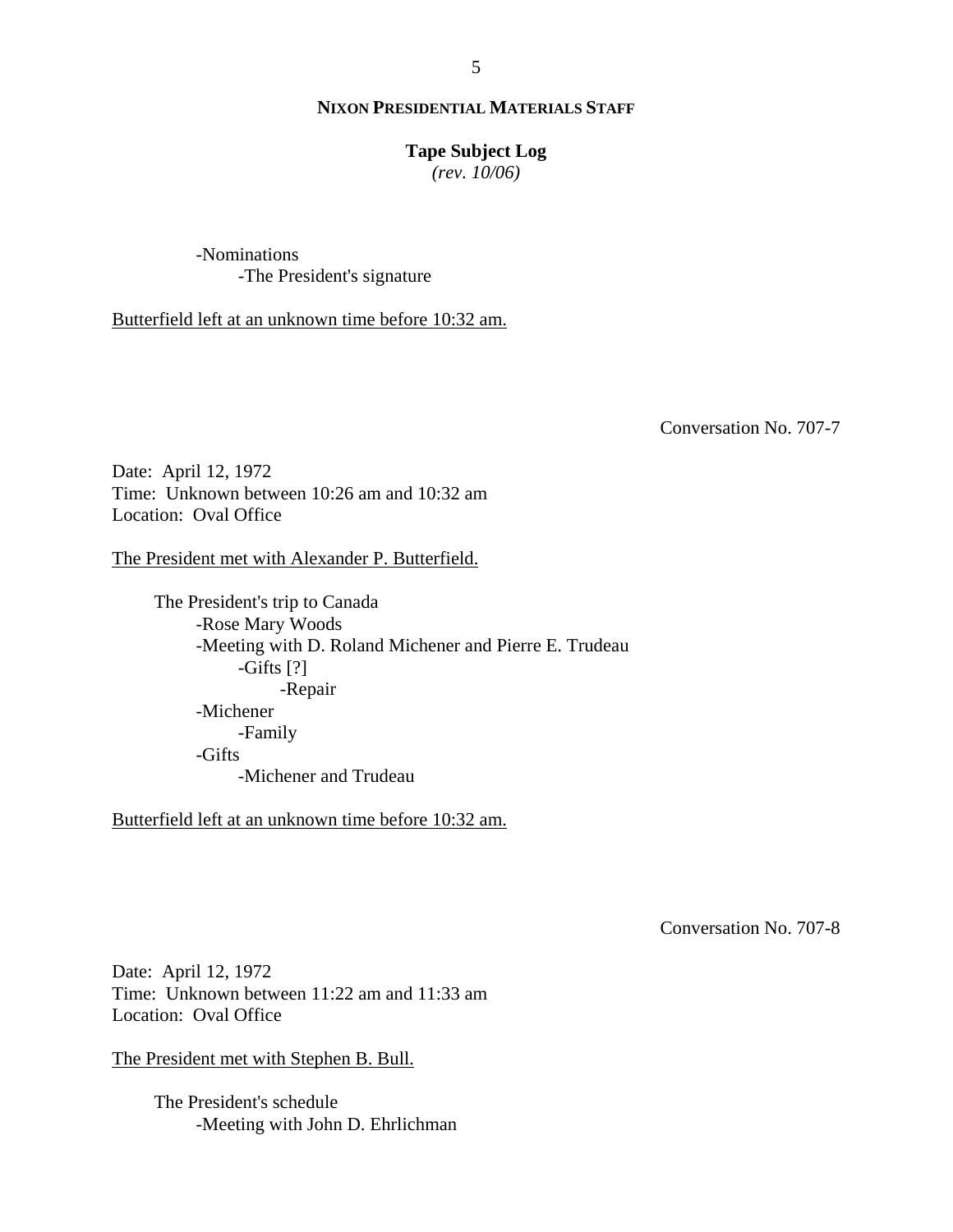**Tape Subject Log**

*(rev. 10/06)*

Bull left at an unknown time before 11:33 am.

Conversation No. 707-9

Date: April 12, 1972 Time: Unknown between 11:22 am and 11:33 am Location: Oval Office

The President talked with the White House operator.

[See Conversation No. 22-116]

Conversation No. 707-10

Date: April 12, 1972 Time: 11:33 am - 1:40 pm Location: Oval Office

The President met with H. R. ("Bob") Haldeman.

 Fishing rights -Three mile limit -Department of Justice suit against Texas -Responsibility -Price Daniels -Meeting with the President -Call to John B. Connally -Connally's views

The President talked with Connally between 11:33 and 11:36 am.

[Conversation No. 707-10A]

[See Conversation No. 22-117]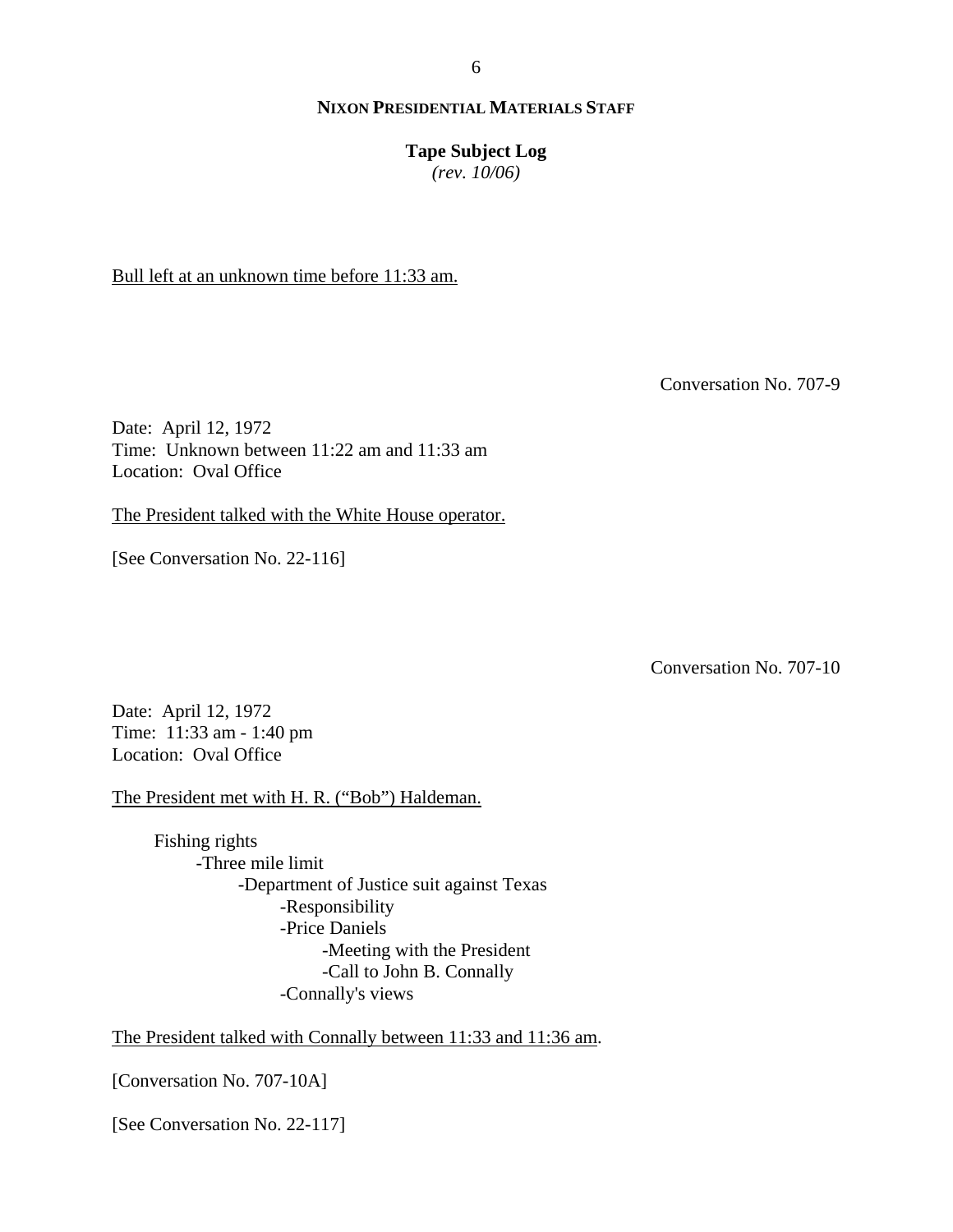### **Tape Subject Log**

*(rev. 10/06)*

Conv. No. 707-10 (cont.)

[End of telephone conversation]

#### John D. Ehrlichman entered at 11:36 am.

Fishing rights -Three mile limit -Suit against Texas -The President's previous support -California -1960 and 1968 promises -Department of Justice -Lawyers -Jews -Previous tidal lands suit -Suit against Texas -Suppression -The President's order -John C. Whitaker -Ehrlichman's involvement -Knowledge of White House staff -Whitaker

Republican leaders meeting -Ehrlichman's briefing -The President's view -Henry A. Kissinger's briefing on Vietnam -Length -Basic points -Deficiencies -The President's presence -Need to sell congressional leaders -Briefings -Elliot L. Richardson on busing -Connally -George P. Shultz on food prices -Earl L. Butz -Points to make -Drugs -Problems -Details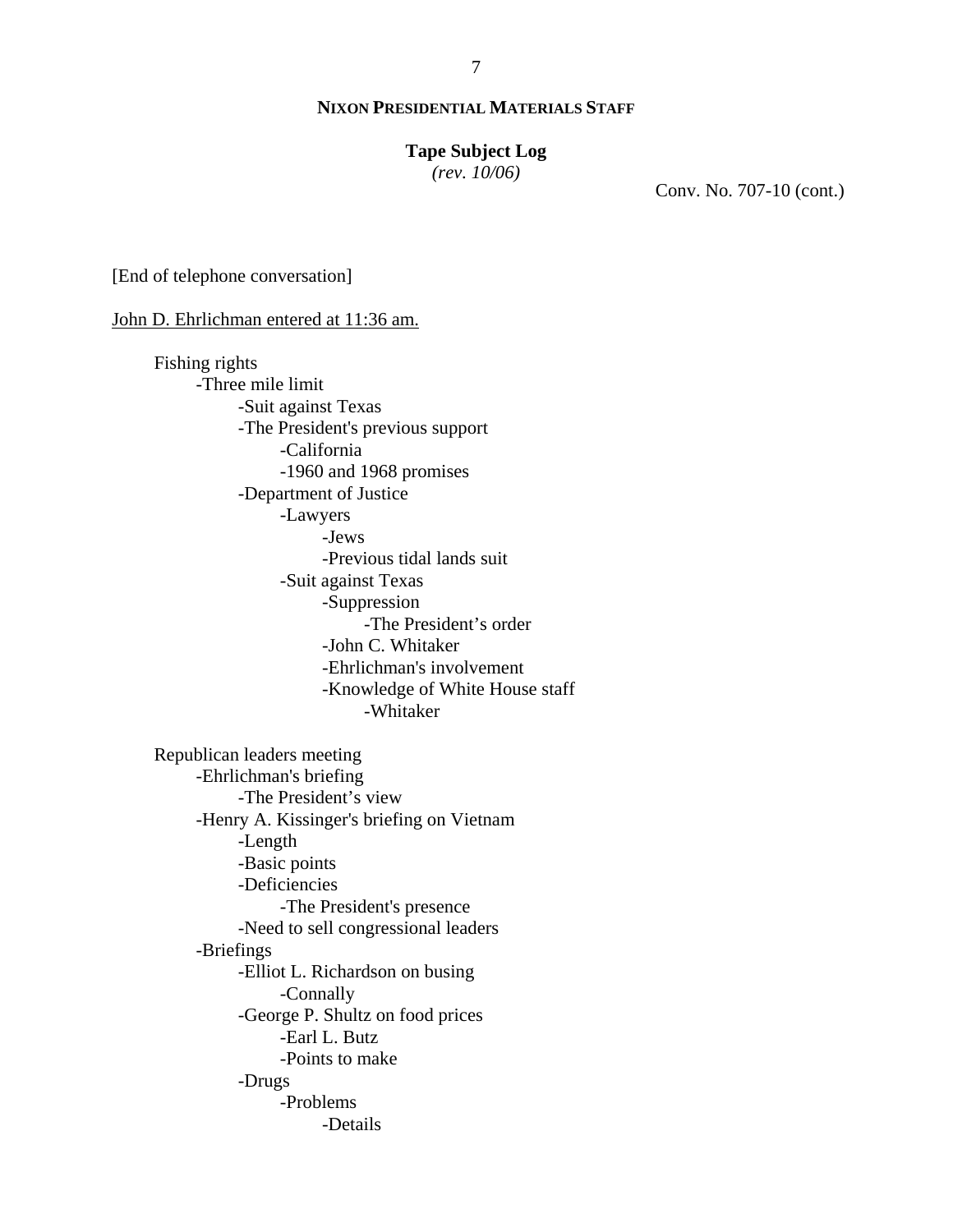#### **Tape Subject Log**

*(rev. 10/06)*

Conv. No. 707-10 (cont.)

-White House staff -Domestic issues -Shultz, Herbert Stein and Cabinet -Questions -Leaders' concerns -Richard H. Poff -Peter H. Dominick -Republican leaders -Lack of depth and expertise -The President's view -Staff -Briefings -Kissinger -Length -Curtailment -Papers -Preparation -Charles W. Colson and Alexander M. Haig, Jr. -Effectiveness -Compared with William P. Rogers -Compared with Melvin R. Laird -Problems -Salesmanship -Kissinger's staff briefings -Points made -Quality -Kissinger -Positive results -US Vietnam policy -Negotiations -US record -Preparation -Length -Limitations -The President's view -Troop withdrawals -Hugh Scott's remarks -The President's view -Intellectual range -Ehrlichman's view -Kissinger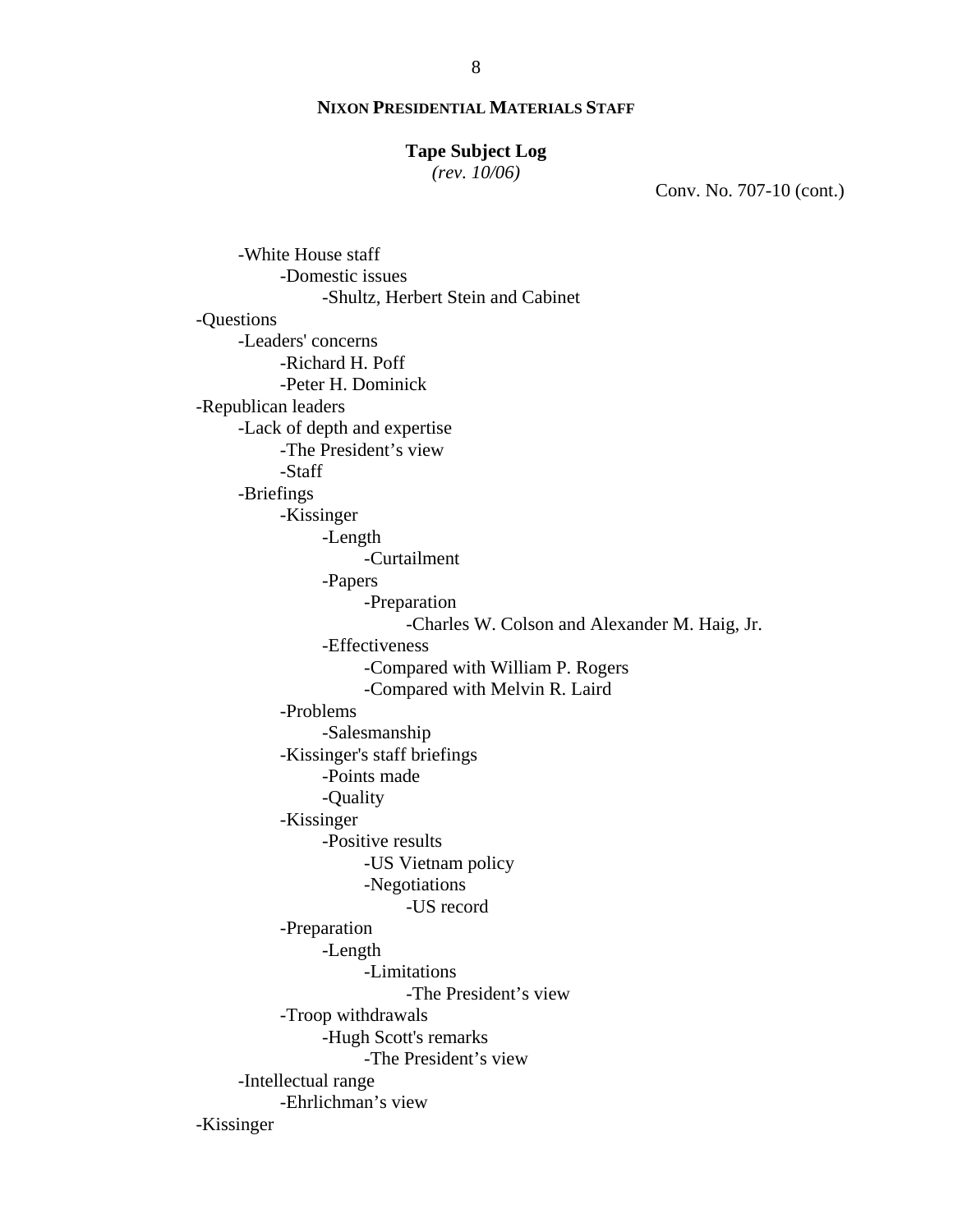#### **Tape Subject Log**

*(rev. 10/06)*

Conv. No. 707-10 (cont.)

-Sophistication of newsmen The President's speeches -A memorandum -Speechwriters -Strengths and weaknesses -Dullness -Illustrations, anecdotes and colorful language -William L. Safire -Public attention -Winston S. Churchill -Model as speaker -Burke Cochran -Observations on speechwriting -Simplification -Criticism -Substance and style -Improvement of quality of writing -Cochran's advice to Churchill -Use of illustrations -Use of colorful phrases -"Iron Curtain" phrase -Impact -Canadian Parliament speech -Quotations -The President's view -Shortcomings -Audience response -Illustrations -Lack

-Press briefings

-Simplicity

Alexander P. Butterfield entered at an unknown time after 11:36 am.

-Canadian Parliament speech -Delivery to the President -Kissinger -Typing -Copies -Kissinger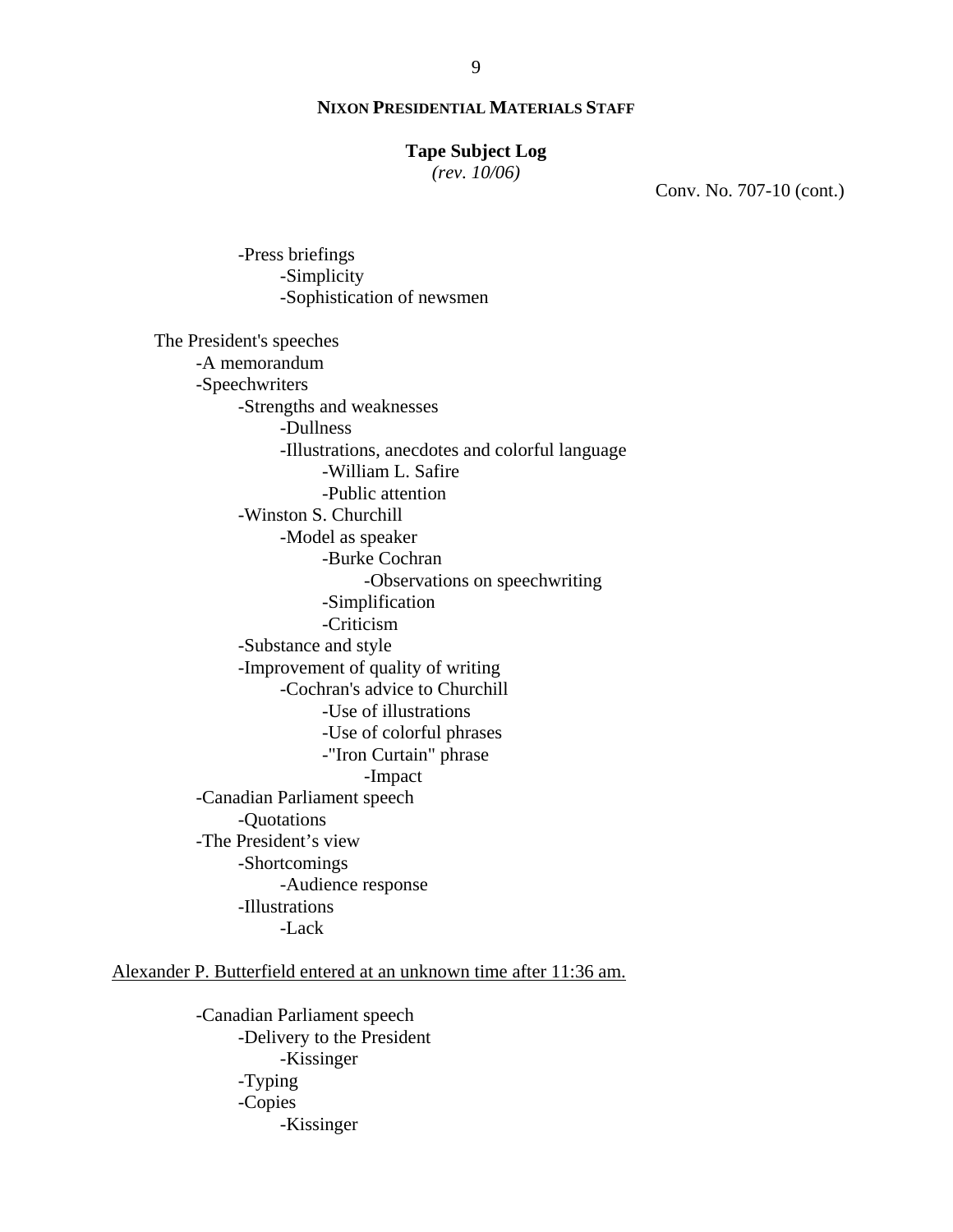#### **Tape Subject Log**

*(rev. 10/06)*

Conv. No. 707-10 (cont.)

-Secretary

Butterfield left at an unknown time before 12:41 pm.

-Effectiveness -Elements -Preachers -Use of stories -Illustrations -Quality of drafts by speechwriters -Problems -William Pitt's speech -Brevity -Speech in Canada -Raymond K. Price's version -The President's view -Conclusion -Pitt's speech -The President's rewording -Pitt and Horatio Nelson -Churchill -Cochran -Background

-Speechwriters -Quality of writing -Drugs speech -Memorable phrases and colorful terms -Safire

# Alexander P. Butterfield entered at an unknown time after 11:36 am.

-Canadian Parliament speech -Kissinger's draft -Sixth draft -Delivery to the President -Secretary

Butterfield left at an unknown time before 12:41 pm.

Beverly J. Kaye entered at an unknown time after 11:36 am.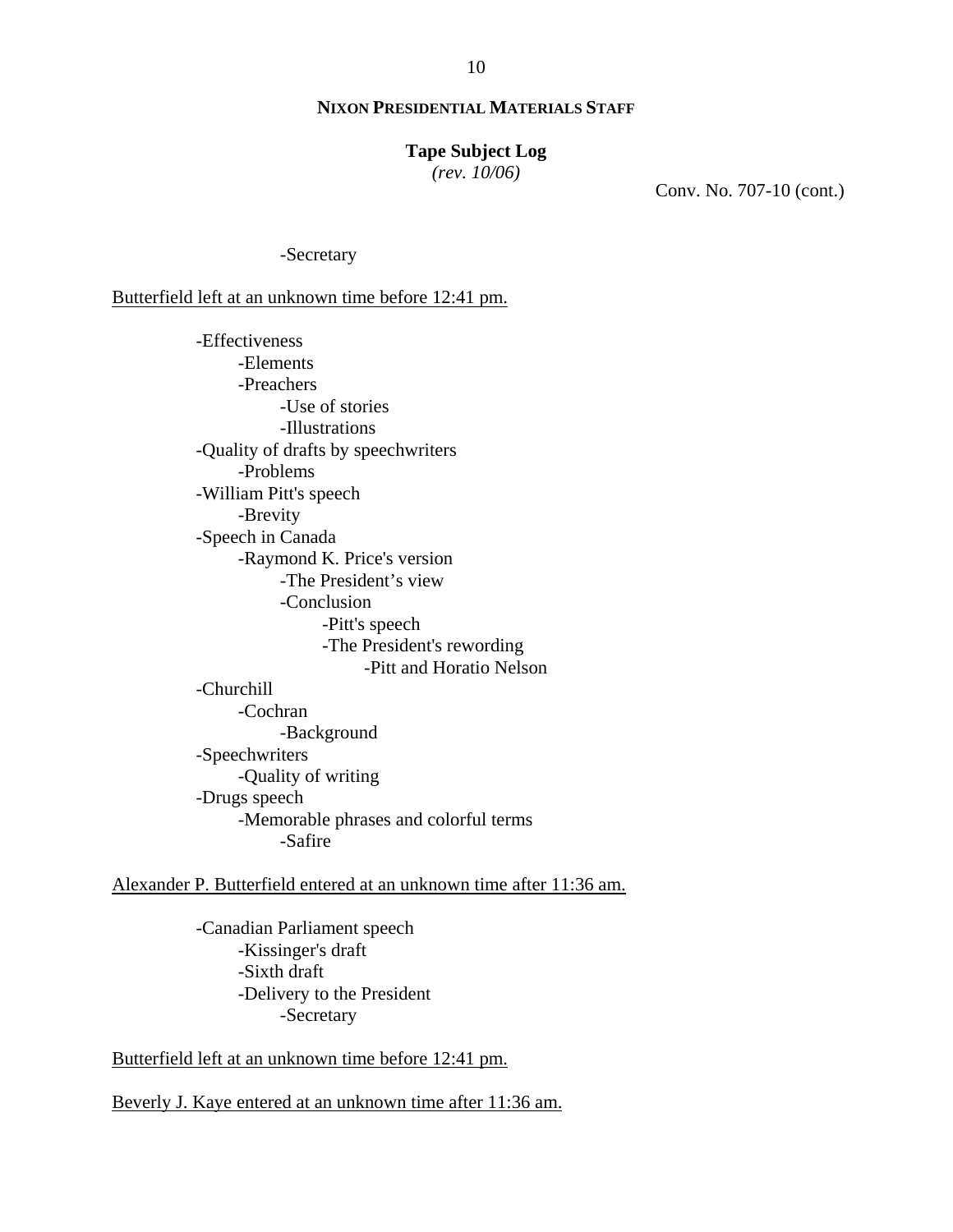### **Tape Subject Log**

*(rev. 10/06)*

Conv. No. 707-10 (cont.)

-Typing of draft -Sixth draft -The President's mark-ups and notes

Kaye left at an unknown time before 12:41 pm.

-Drafts -Statements on US-Canadian relations -Wording -The President's view -Versions -Speech staff -Inadequacies -The President's view -Speechwriting -Need for examples -Canadian Parliament speech -US-Canadian relations -Kissinger -Versions and rewrites -Simplicity and memorable phrases -The President as speechwriter -Speechwriting staff -Price -James Keogh -Quality -Problems -Compared with writing Busing -Richard H. Poff's proposition -Constitutional amendment -The President's view -Passage -Chances -Moratorium -Democrats -Responsibility -Publicity -Poff -Memorandum from Edwin L. Harper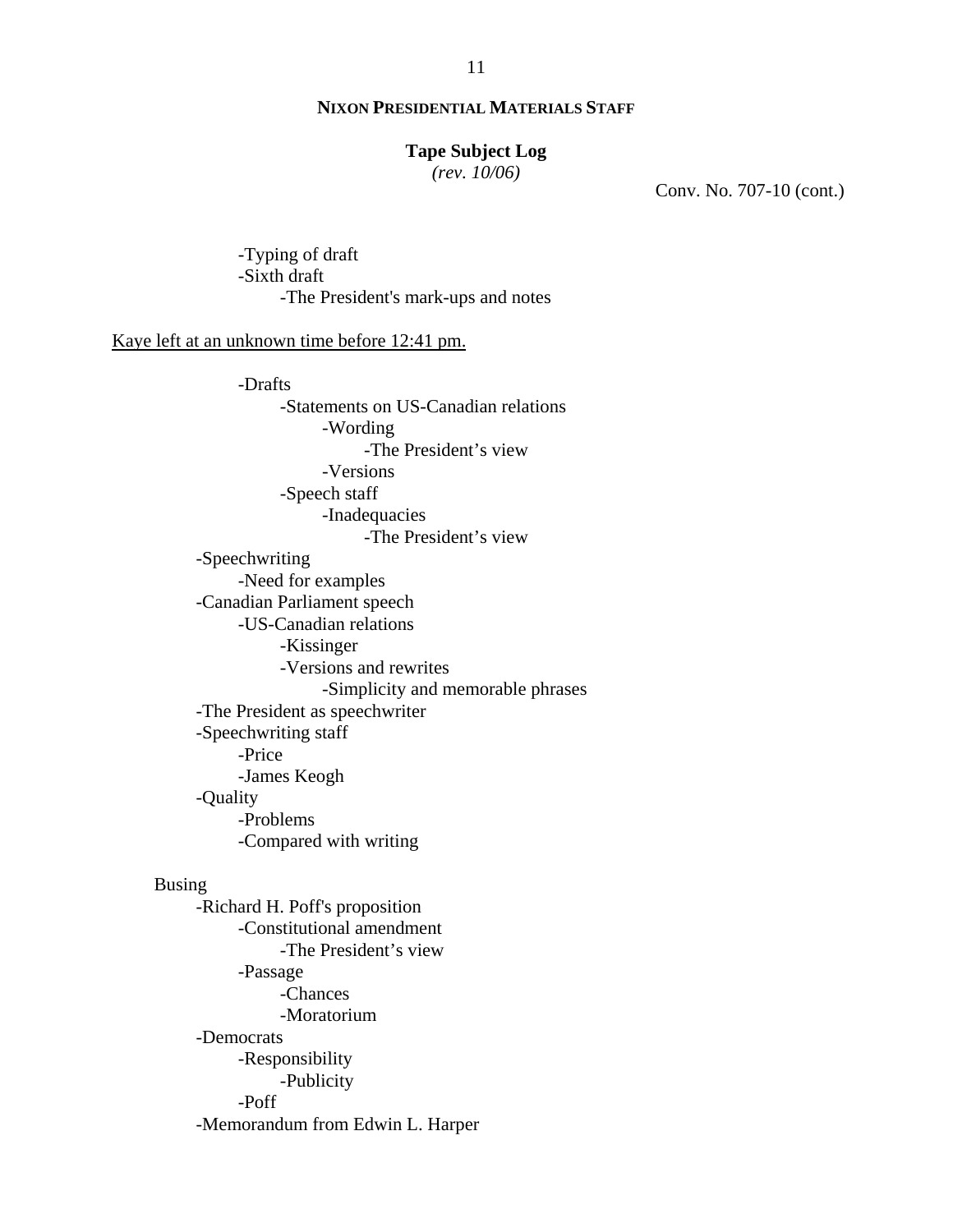#### **Tape Subject Log**

*(rev. 10/06)*

Conv. No. 707-10 (cont.)

-Political liabilities of issue for administration -Value of memorandum -Hubert H. Humphrey's position -Changes -Support -Reasons -Voting issue -Superficiality -Robert P. Griffin -Public apathy on issue -Administration's position -Change -Democrats -Dilemma on issue -Exploitation by administration -Divisions over platform Domestic issues -Arthur F. Burns -The President's meeting with John B. Connally

-Tax withholding issue -Drug program -Head -Myles J. Ambrose -Job performance

Taxation -Internal Revenue Service [IRS] -Extra agents -Shultz -Tax return assistance -Visibility -Training -Customs agents -Increase in numbers -Benefits -IRS -Withholding assistance -Benjamin C. Bradlee -Agents

-Tax return assistance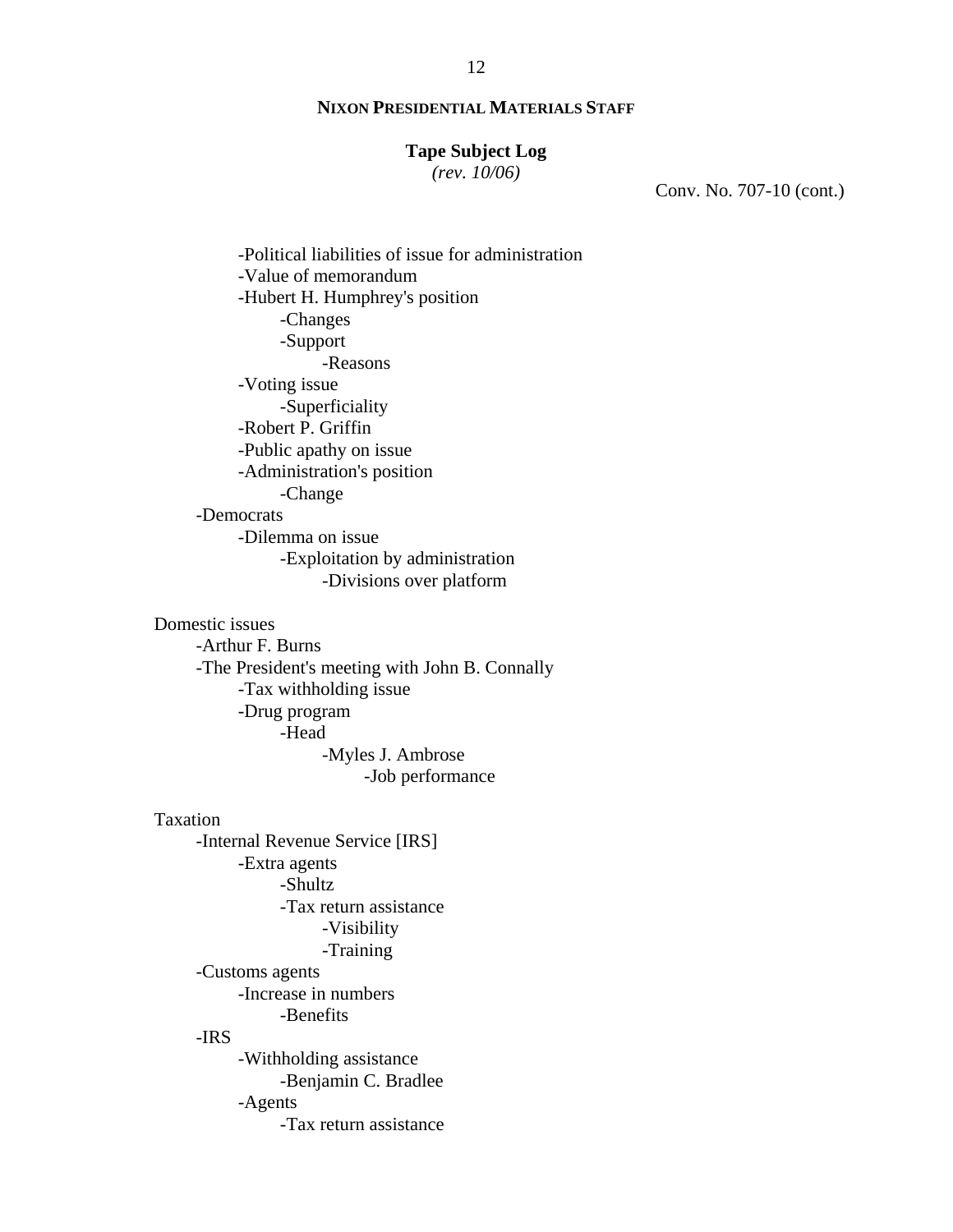#### **Tape Subject Log**

*(rev. 10/06)*

Conv. No. 707-10 (cont.)

-Visibility -Withholding -Forms -Refund checks -Timing of release -Mailings -Programs -Credit for administration -Checks to taxpayers -Implementation -Connally -Mailing

#### Busing

-David J. Armor -Ehrlichman's view -Public opposition -Press -Support -Hypocrisy -Criticism -Congress -Democrats -Hypocrisy

# Taxation

-Program before House Ways and Means Committee -Barber B. Conable, Jr. -House Resolution 1 -Presidential veto

### Busing

-Kenneth R. Cole and Shultz -Note from Griffin -Detroit judge, Stephen J. Roth's order -Appeal -Cole -Call from White House -Speech -Phrasing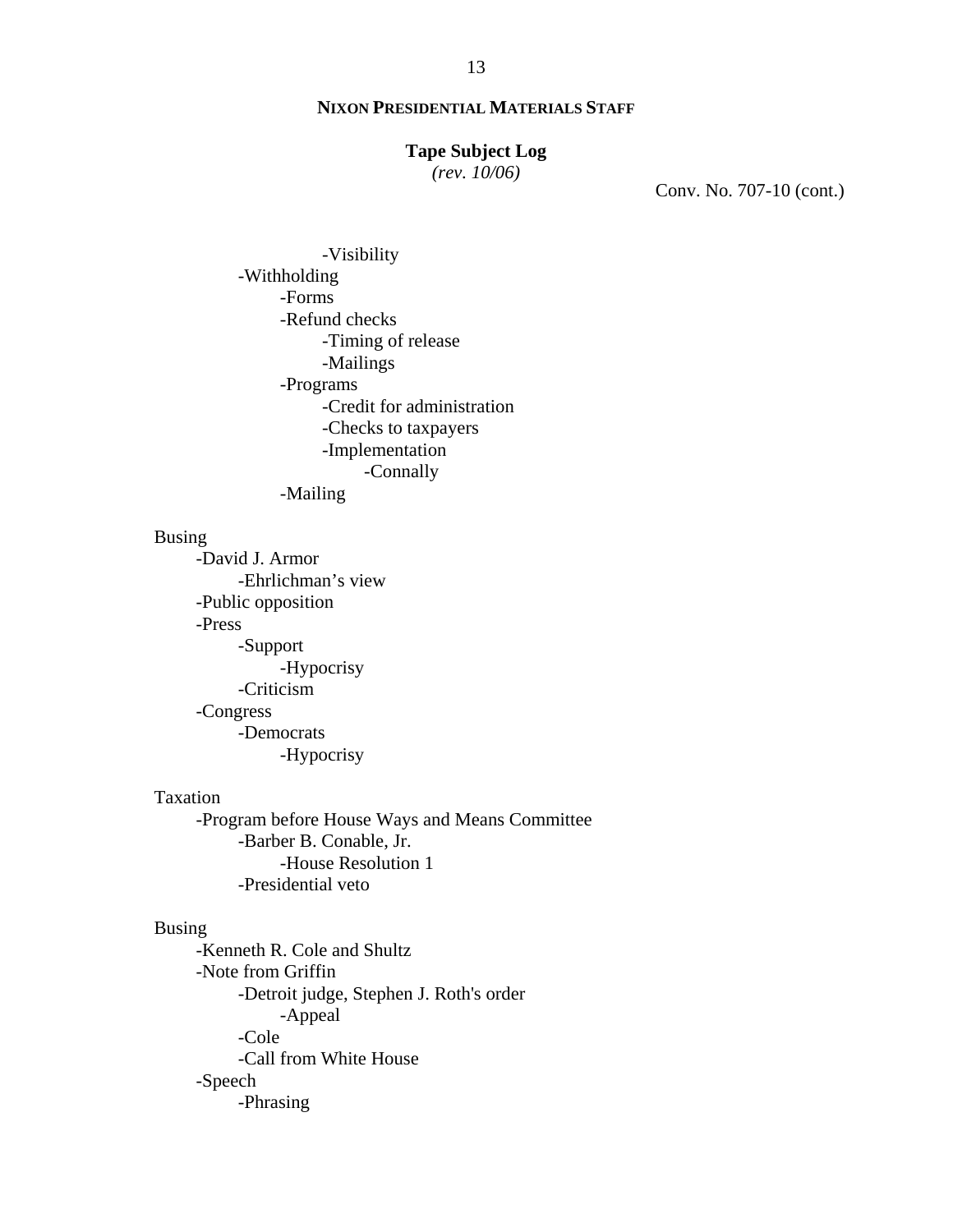#### **Tape Subject Log**

*(rev. 10/06)*

Conv. No. 707-10 (cont.)

Taxation -Loopholes -Connally's previous speech in Chicago -Circulation to congressmen -The President's order -Support -Municipal bonds -State and local taxes -Copies -Circulation Republican leaders meeting -Kissinger's briefing -The President's view -Length -Discussion -Simplification -Compared with Churchill's speeches -Margaret Chase Smith -Comments on Kissinger's fact sheets -Fact sheets -Congressmen -The President's view -Use of aides -Simplification -Brevity -Clark MacGregor -Arrangements -White House staff -Tables The President's schedule -Press conference National economy -Food prices -White House efforts -Farmers -Butz -Cultivation of support -Middlemen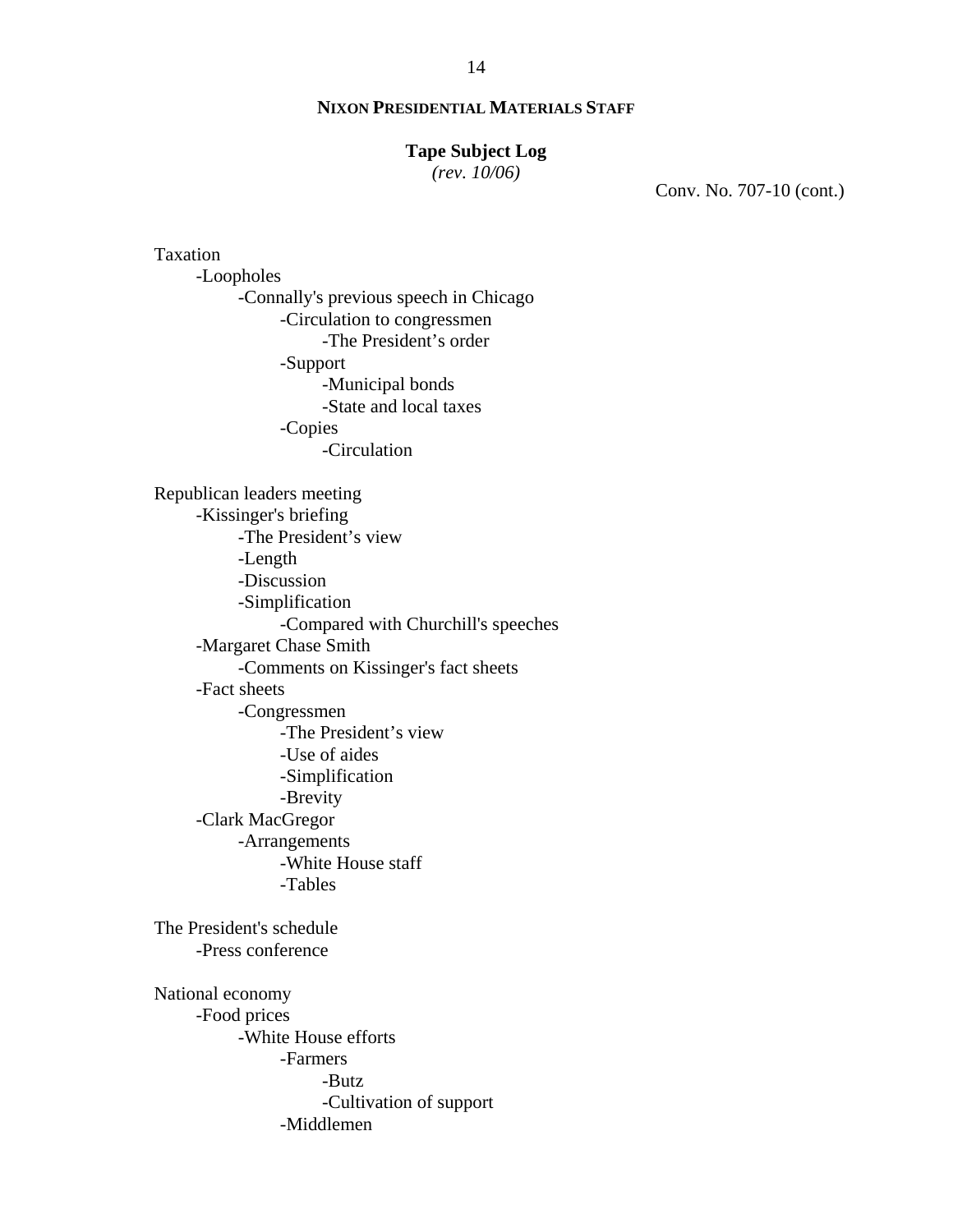#### **Tape Subject Log**

*(rev. 10/06)*

Conv. No. 707-10 (cont.)

 -Criticism -Retailers -Conflicts -Clarence Adams [?] -Supplies -Price increase -Retail competition -Administration position -Image

### Busing

-Administration's position -Image of opposition -Public's image -Benefits of controversy -Attacks from blacks -Attacks from liberals -Attacks from Strom Thurmond -Drawbacks

### Drugs

-Hotline -Publicity -Story in newspapers

 Forthcoming election campaign -"Players" and speakers -The President's previous memorandum -Discussions -Haldeman, Ehrlichman and MacGregor -Shultz -Political group -John N. Mitchell -Involvement -Role in campaign -"Players" -Colson -Vice President Spiro T. Agnew -Samuel L. Devine -First Family -Public appearances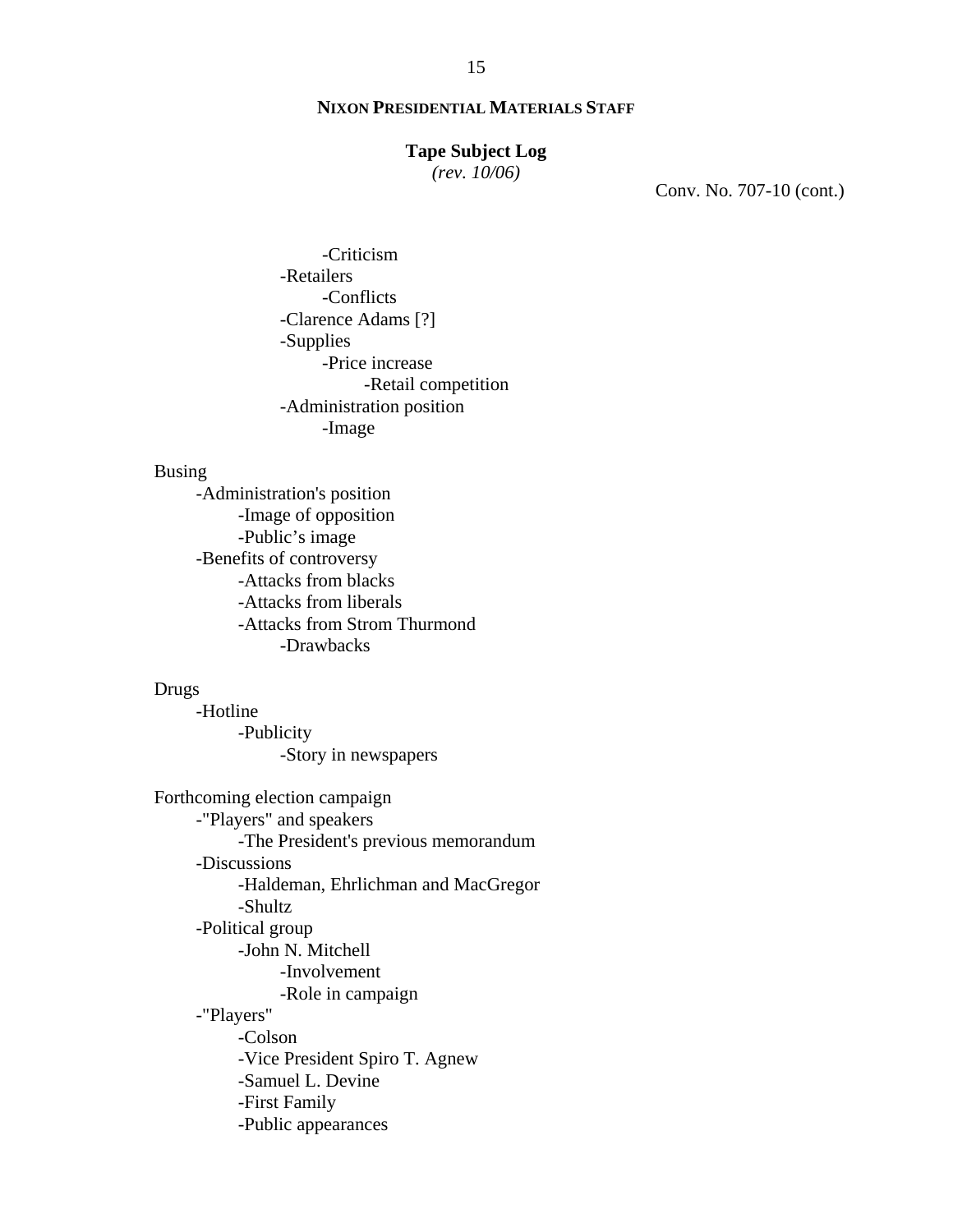### **Tape Subject Log**

*(rev. 10/06)*

Conv. No. 707-10 (cont.)

-Legal action -Nature -Possible dismissal Peter G. Peterson -Interest in job -Public appearances -The President's view -Quality of life programs -Change of positions -Productivity Council -Radio program -Shultz -Previous meetings -Events -Peterson speech -Michael P, Balzano, Jr. -Colson's protege -Italian background -Belief in work ethic -Compared with the President's background -Peterson's ideas -Minority business enterprise -Value -Political uses -Blacks -Maurice H. Stans -Speeches -Peterson's possible contribution -Stans -Political efforts -Inner cities program -Drawbacks -Erhlichman's forthcoming meeting with George W. Romney

# Vietnam

Harry D. Steward

-Romney's speech -The President's view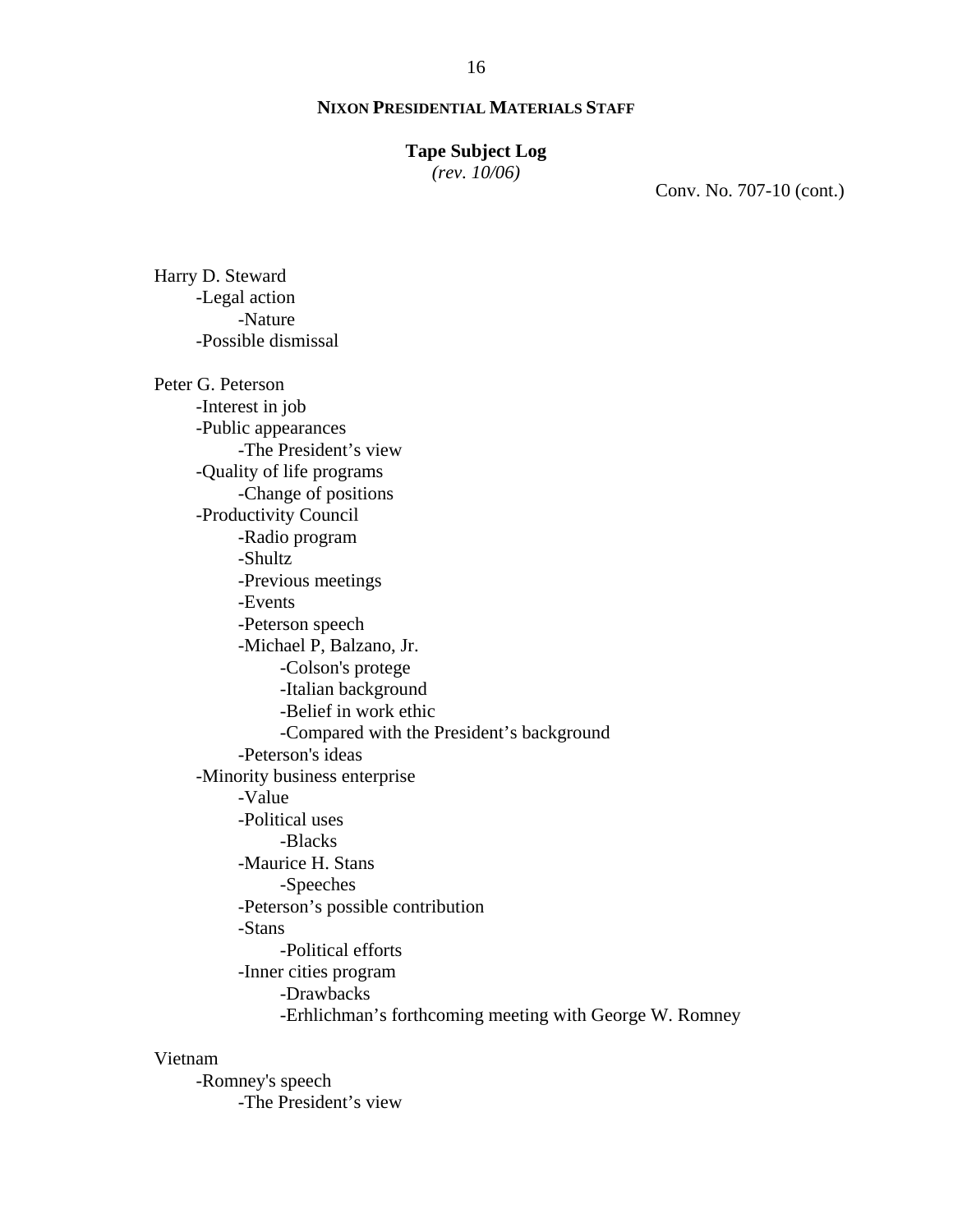### **Tape Subject Log**

*(rev. 10/06)*

Conv. No. 707-10 (cont.)

**Minorities** -Blacks -White House staff -Programs -Press response -Integration -President's position -Credit to administration -Criticism

Hugh Scott

-Age

Churchill

-Age

-Prime Minister -Second term -Activities -Early career -Travel

\*\*\*\*\*\*\*\*\*\*\*\*\*\*\*\*\*\*\*\*\*\*\*\*\*\*\*\*\*\*\*\*\*\*\*\*\*\*\*\*\*\*\*\*\*\*\*\*\*\*\*\*\*\*\*\*\*\*\*\*\*\*\*\*\*

BEGIN WITHDRAWN ITEM NO. 5 [Personal returnable] [Duration: 39s]

## END WITHDRAWN ITEM NO. 5

\*\*\*\*\*\*\*\*\*\*\*\*\*\*\*\*\*\*\*\*\*\*\*\*\*\*\*\*\*\*\*\*\*\*\*\*\*\*\*\*\*\*\*\*\*\*\*\*\*\*\*\*\*\*\*\*\*\*\*\*\*\*\*\*\*

*Jennie* by George F. Kennan -Jennie (Jerome) Churchill -The President's view -British politics -Marriage -Age factor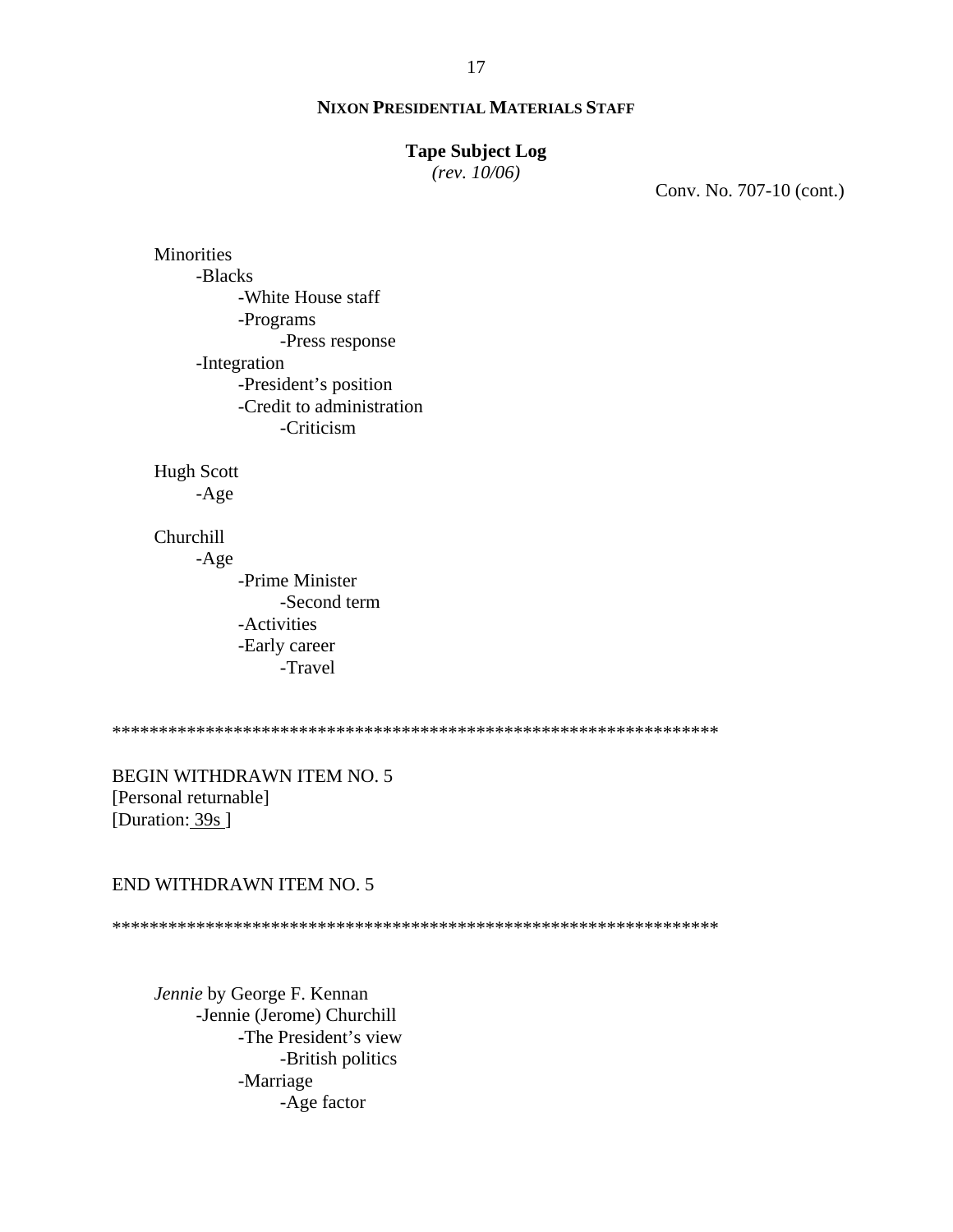#### **Tape Subject Log**

*(rev. 10/06)*

Burns

-Age

Conv. No. 707-10 (cont.)

Republican leaders -Norris Cotton -Meeting -Alertness Richard G. Kleindienst -Confirmation hearings -Samuel J. Ervin, Jr.'s position -Peter M. Flanigan's testimony -Ehrlichman's testimony -White House staff testimony -James O. Eastland -Proposal -Conversation with Michael J. Mansfield -John N. Mitchell -Cancellation until after elections -Kleindienst as Acting Attorney General -Problems -Indictment -Political issue -Mitchell's opinion -Options -Withdrawal of nomination -Flanigan's testimony -Substitute candidate -Kleindienst as Deputy Attorney General -Lewis F. Powell -Ehrlichman -MacGregor -Problems -Caspar W. Weinberger -Robert H. Bork -Charles A. Wright -Elliot L. Richardson -Political future -Capabilities -Loyalty

-Preference for Federal Reserve Board position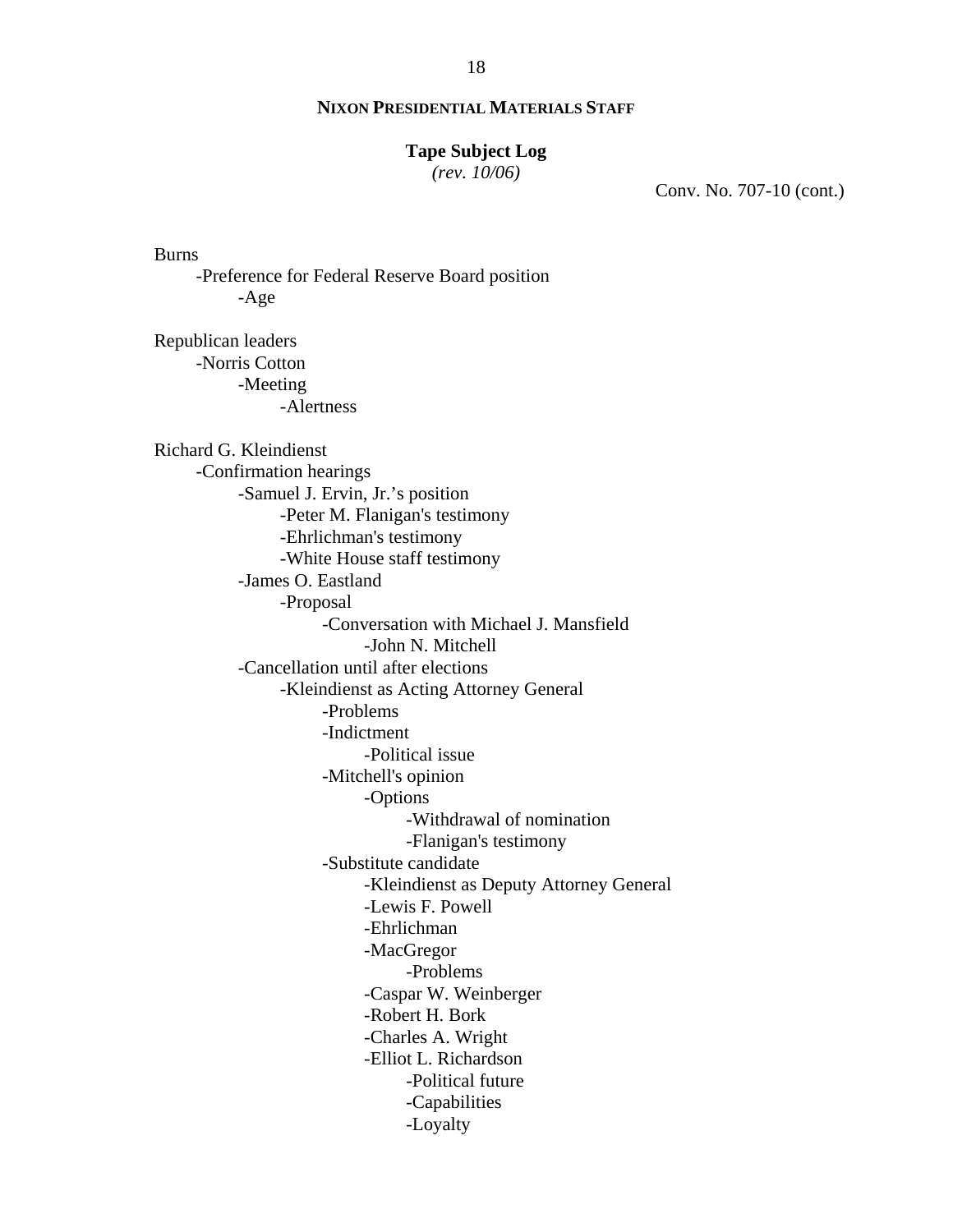### **Tape Subject Log**

*(rev. 10/06)*

Conv. No. 707-10 (cont.)

-Weinberger -Confirmation chances -Advantages -Court appointment -Desire for job -Jewish background -Conservatism -Busing -Standing on Capitol Hill and with American Bar Association

### [ABA]

-Deputy Attorney General post -Retention -Confirmation -Withdrawal -Edward M. Kennedy and Ervin

# Henry A. Kissinger entered at 12:41 pm.

US-Soviet relations -Anatoliy F. Dobrynin -Forthcoming meeting with Kissinger -Butz -Visit to Moscow -Meeting with Leonid I. Brezhnev -Remarks -Vietnam bombing -Brezhnev's reaction -The President's trip to Soviet Union -Brezhnev -Stay in Kremlin -Airplane Vietnam

-B-52 strikes -Inaccurate target charts -Targets -Railways -Binh -Reaction of North Vietnam -Airfields -Weather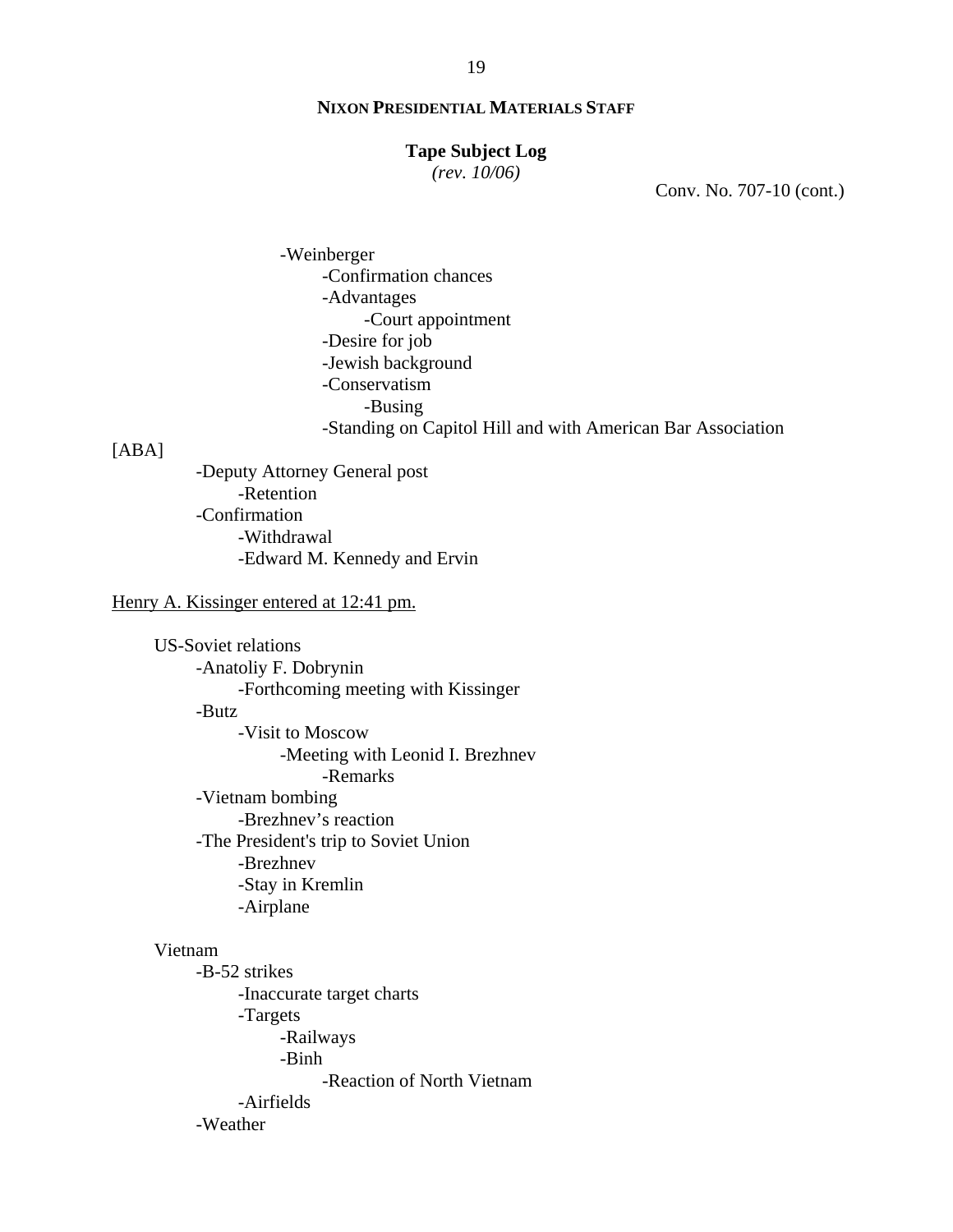#### **Tape Subject Log**

*(rev. 10/06)*

Conv. No. 707-10 (cont.)

-Military Region One -Air cavalry -Photograph on *Washington Post* -Violation of orders -South Vietnam -Columbia Broadcasting System [CBS] reports on performance -John F. Hollingsworth -Americans in battle zones -Pictures -Restrictions -Gen. John W. Vogt and Haig -The President's orders -Gen. Creighton W. Abrams, Jr. -Adm. Thomas H. Moorer -Walt W. Rostow -North Vietnamese offensive -Stakes for US -Negotiations -B-52 strikes -Targets -The President's orders -Concerns -Civilian casualties -US response -Congressional support -PRC -Intensity of bombings -Connally's view -Possible impact on negotiations -Air strikes -Weather -Naval gunfire -Destroyers -Number -Cruisers -Intensity -Impact -Dong Hoi -President's previous experience in World War II -Accuracy -Air strikes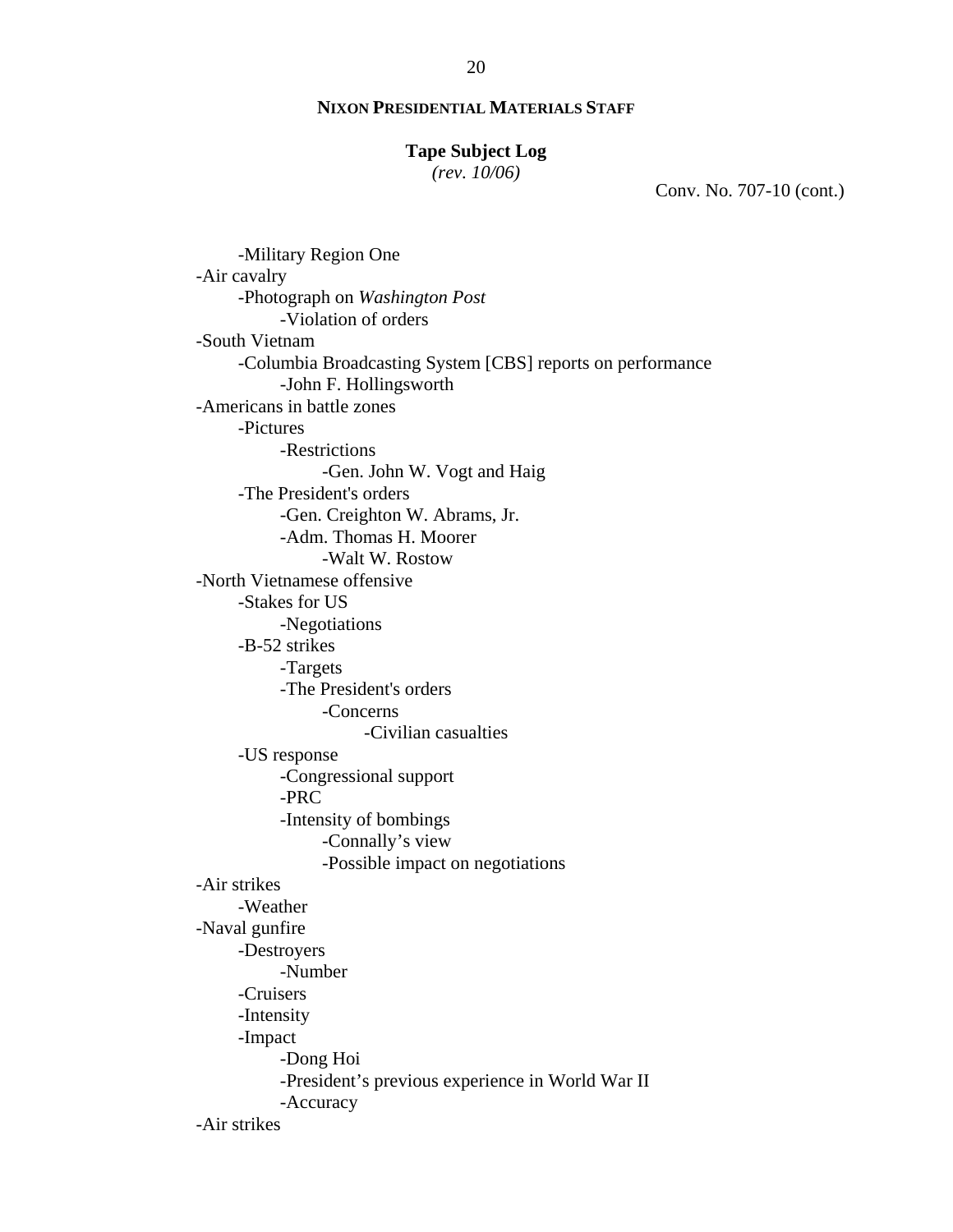#### **Tape Subject Log**

*(rev. 10/06)*

Conv. No. 707-10 (cont.)

-Ehrlichman's experience in World War II -Inaccuracies

Kissinger's schedule -Meeting with Dobrynin -Time -Meeting with PRC representatives -Departure

The President's Canadian speech -Kissinger's review -Soviets -Dobrynin -Summit -PRC

Vietnam

-Negotiations -French appeal -State Department -Talks with North Vietnam -H. Ross Perot -Detente -The President's Canadian speech -Soviets -Timing -Future statements -Scott's remarks -Soviets -Troop withdrawals -The President's forthcoming announcement -North Vietnamese offensive -Failure -Kissinger's view -Air strikes -Naval power -Kissinger's call to the President -President's trip to Camp David -Air strikes  $-B-52s$ -Airfields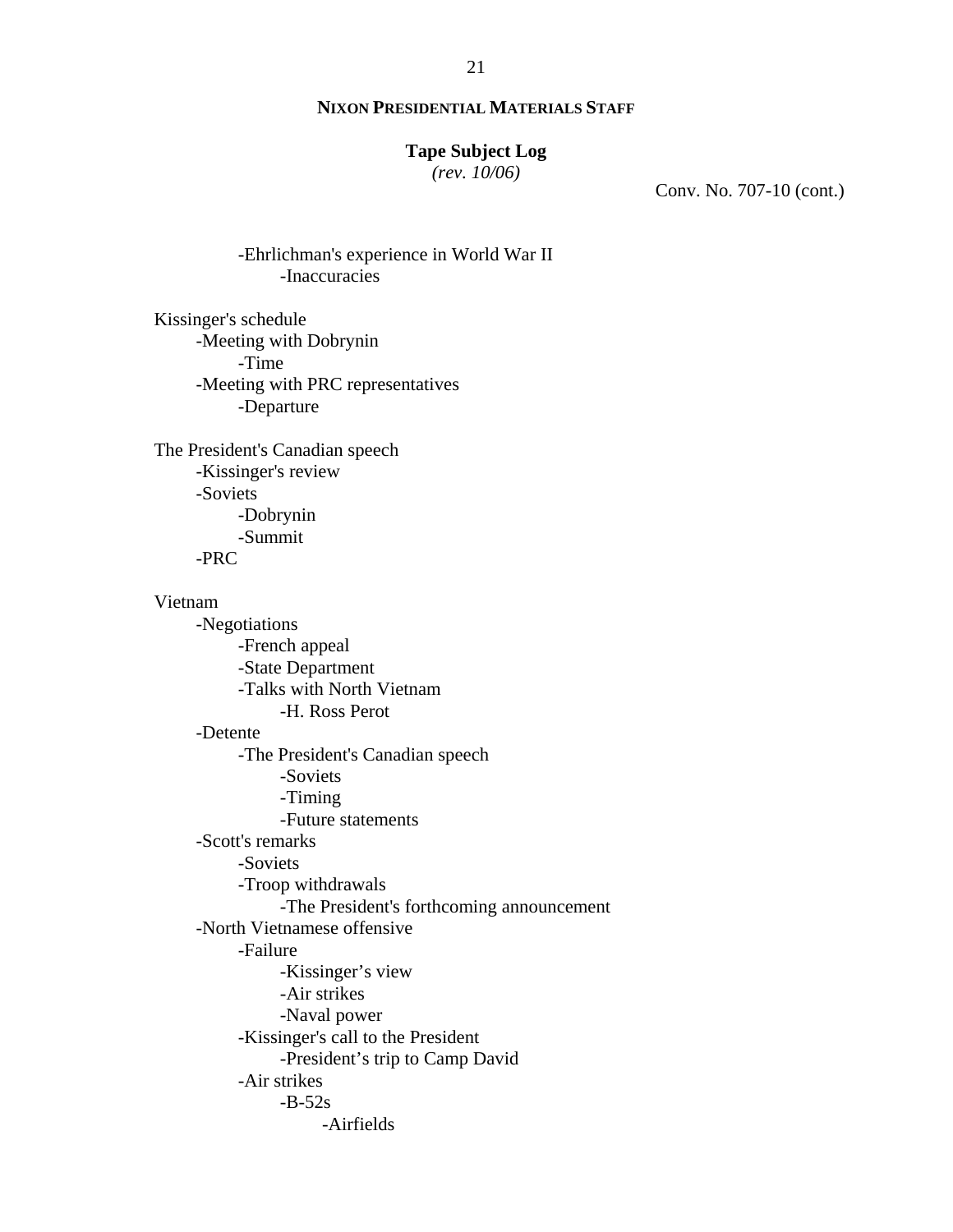### **Tape Subject Log**

*(rev. 10/06)*

Conv. No. 707-10 (cont.)

-Safety of crews -Abrams -Navigation -Targets -Civilian casualties -Blockade -The President's view -Implementation -Kissinger's view -Public opinion

Kissinger left at 12:55 pm.

 International Telephone and Telegraph [ITT] case -Kleindienst -Confirmation -Problems -Retention in office -Mitchell's opinion -Hearings -Cancellation -Eastland -Mansfield's agreement -Votes -Robert C. Byrd -San Diego convention site controversy -Flanigan's testimony -Kissinger's testimony -Alger Hiss case precedent -Flanigan's testimony -Precedents in other cases -Ehrlichman's recommendation -Judiciary Committee -Eastland -Loss of control -Withdrawal of nomination -Justification -ITT hearings -Colson and MacGregor -San Diego -C. Arnholt Smith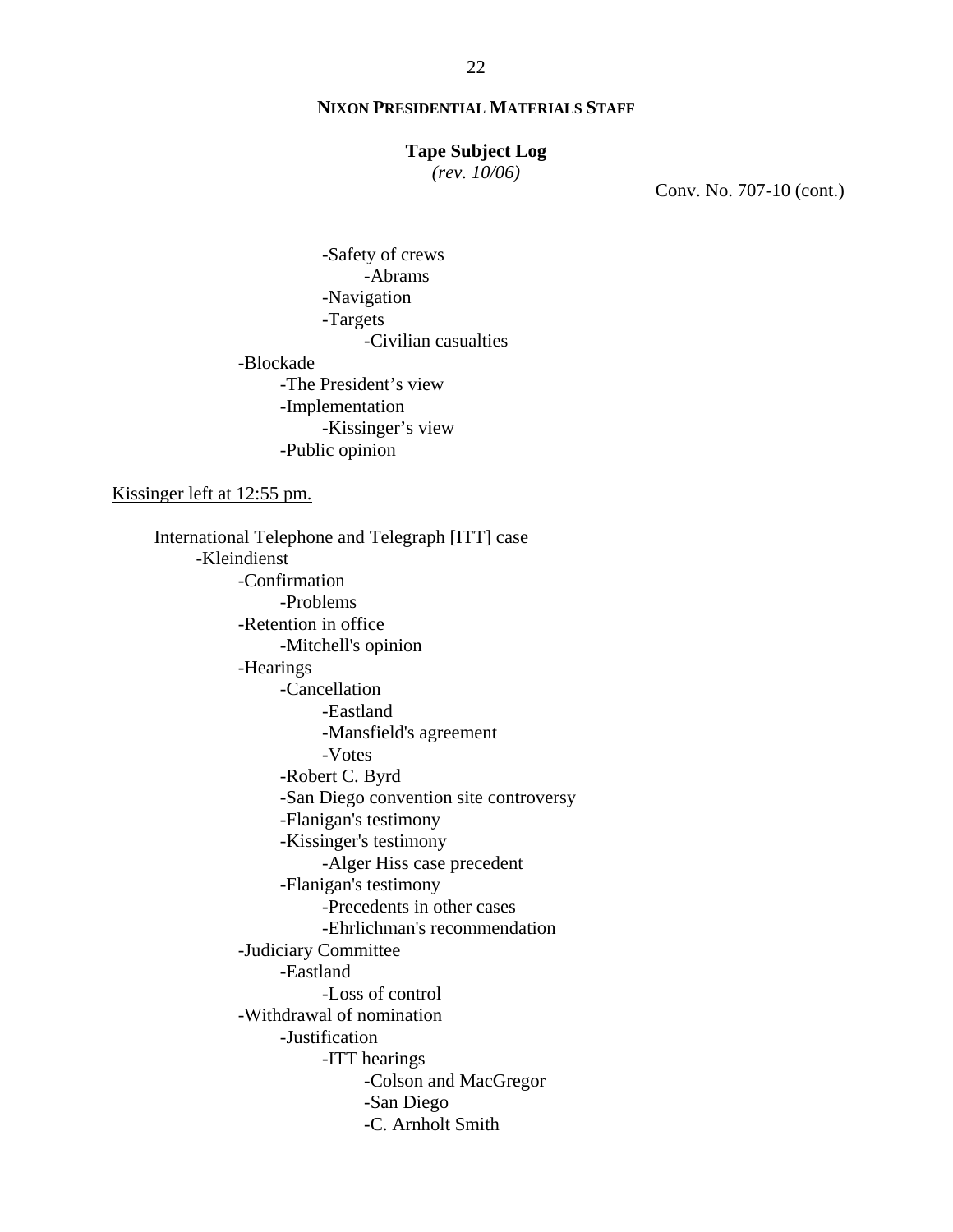#### **Tape Subject Log**

*(rev. 10/06)*

Conv. No. 707-10 (cont.)

 -Investigations -Kennedy's subcommittee -Charges of harassment -Investigations -San Diego -Henry E. Petersen -C. Arnholt Smith -Post as acting Attorney General -Political problems -Mental reservations -Impact on performance -Indictment against Kleindienst -Substitute -Weinberger -Acting appointment -Busing problem -Benefits -Confirmation chances -Background -MacGregor and Colson

An unknown person entered after 12:55 pm and left before 1:15 pm.

 -Executive Committee -MacGregor's report -Number of votes -Executive privilege -Ervin's attacks -Use of leverage -Confirmation -Mitchell's opinion -MacGregor's recommendation -Withdrawal -Support for Weinberger -Candidates -Loyalty -Weinberger -Desire for court seat -San Francisco -Jane (Dalton) Weinberger -Compared with Martha Mitchell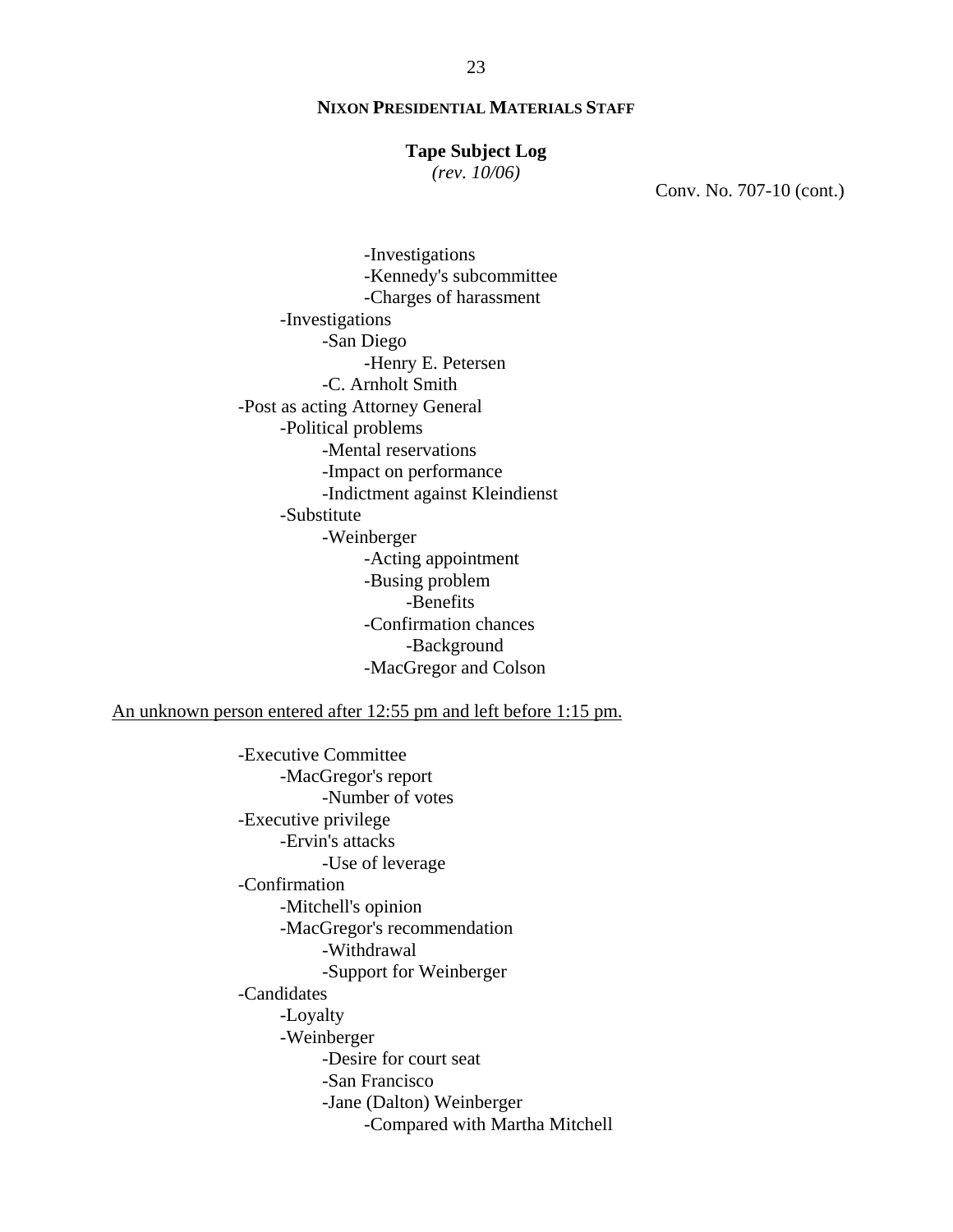#### **Tape Subject Log**

*(rev. 10/06)*

Conv. No. 707-10 (cont.)

 -The President's view -James T. Lynn -Age -Record -Weinberger -Compared with Lynn -Experience -Federal Trade Commission [FTC] and California posts -[Forename unknown] Hillums [sp?] -Herbert W. Kalmbach -Confirmation -Failure -Losses to administration -Problems -Indictment -Colson and MacGregor -Eastland -Post as acting Attorney General -Candidates -Weinberger -Eastland's objections -Confirmation -Democratic attacks -ITT -Clement F. Haynsworth and G. Harrold Carswell -Withdrawal -Losses to administration -Vietnam -Discussion with Mitchell -Weinberger -Willingness to take position -Mitchell's opposition -Loyalty to the Administration -The President's view -Jewish vote -Mitchell's view -Ronald W. Reagan's support -Supreme Court -Jews -Northern California support -Jewish background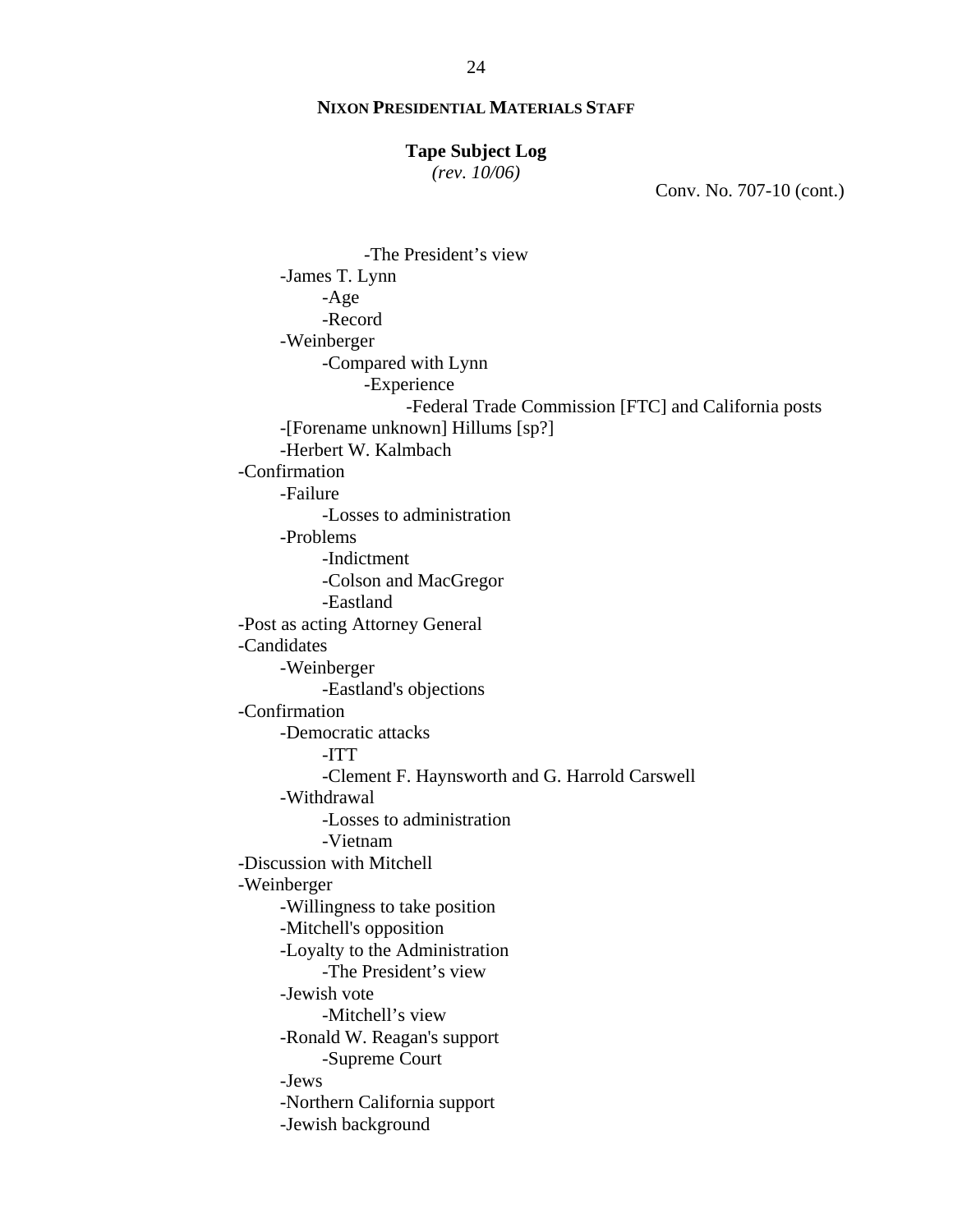#### **Tape Subject Log**

*(rev. 10/06)*

Conv. No. 707-10 (cont.)

-Compared with Barry M. Goldwater -Jewish identification -Cyril Magnin -Appearance compared with Goldwater -Competence -Relations with Kleindienst -Alternative appointment -Chances of confirmation -Withdrawal -Statement -Attacks on critics -Separation of powers -Importance of issues -Busing -Ervin -Mitchell -Eastland's investigation of Department of Justice [DOJ] -Antitrust cases -Kennedy's subcommittee -Confirmation -Ehrlichman -Dwight D. Eisenhower -Losses -Claire Boothe Luce -Lewis L. Strauss -Consequences -Timing -Soviet summit -Vietnam War -Democratic convention -Food prices -Kleindienst -Mitchell -Meeting with the President The President's schedule -Trip to Camp David -Jews and blacks -Taft Schreiber -Herbert G. Stein -Council of Economic Advisors [CEA]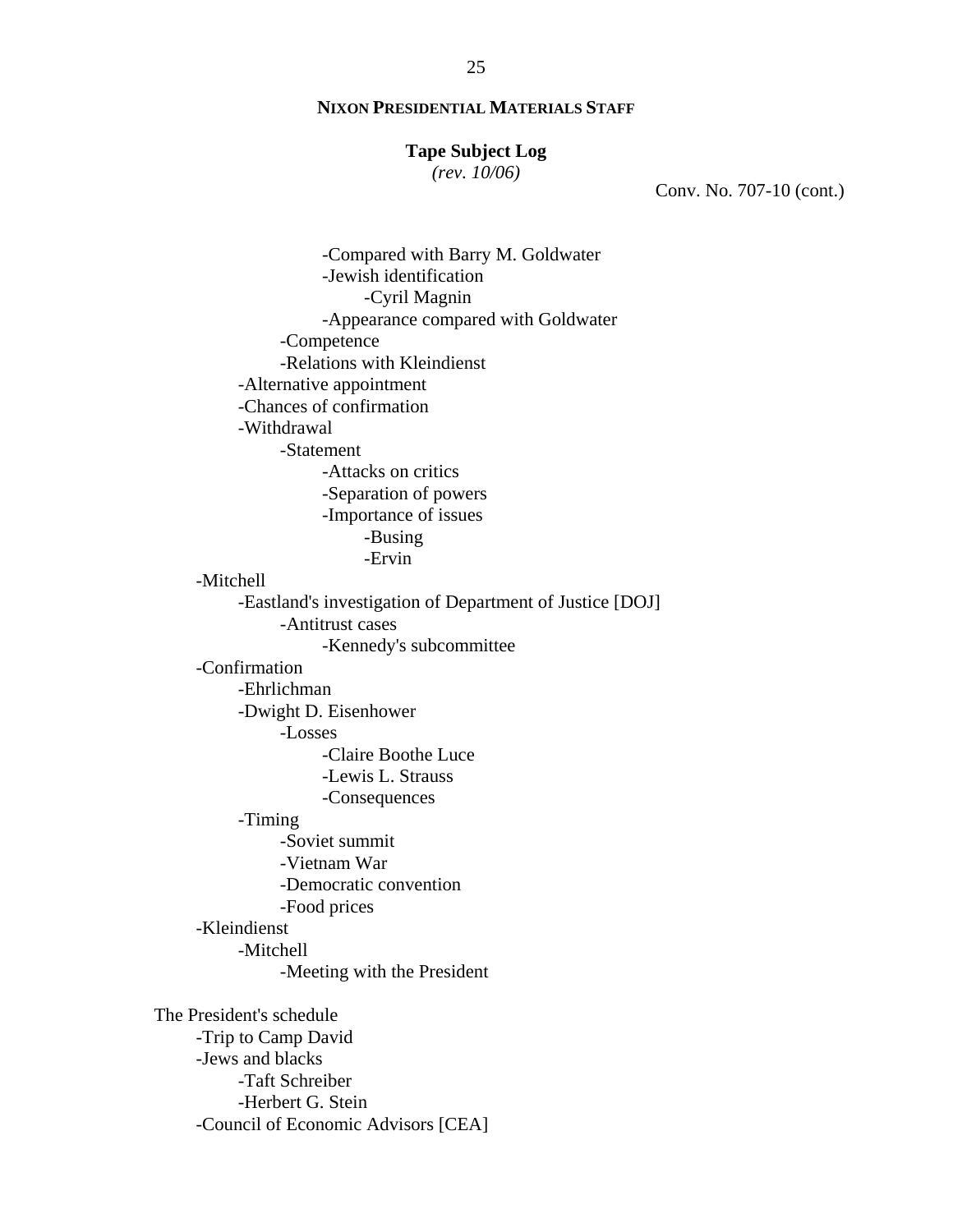## **Tape Subject Log**

*(rev. 10/06)*

Conv. No. 707-10 (cont.)

-Meeting with the President -Connally -Time -Youth group -Departure for Camp David -Return to Washington -Meeting -Time

#### ITT case

 -Public understanding -Press questions -Charges -White House dismissals for wrongdoing -Number -Integrity -Charges of wrongdoing -Ehrlichman's investigation -Press queries -*Meet the Press*

-Political wrongdoing -Democrats -New Jersey -Cornelius E. Gallagher

-Convictions

-1968 election

Unemployment -California figures -Increase in employment -Decrease in unemployment -Quarters -Current levels -Labor market -Fluctuations -Employment figures -Meat prices -Permanently unemployed -Lay-offs -Register for jobs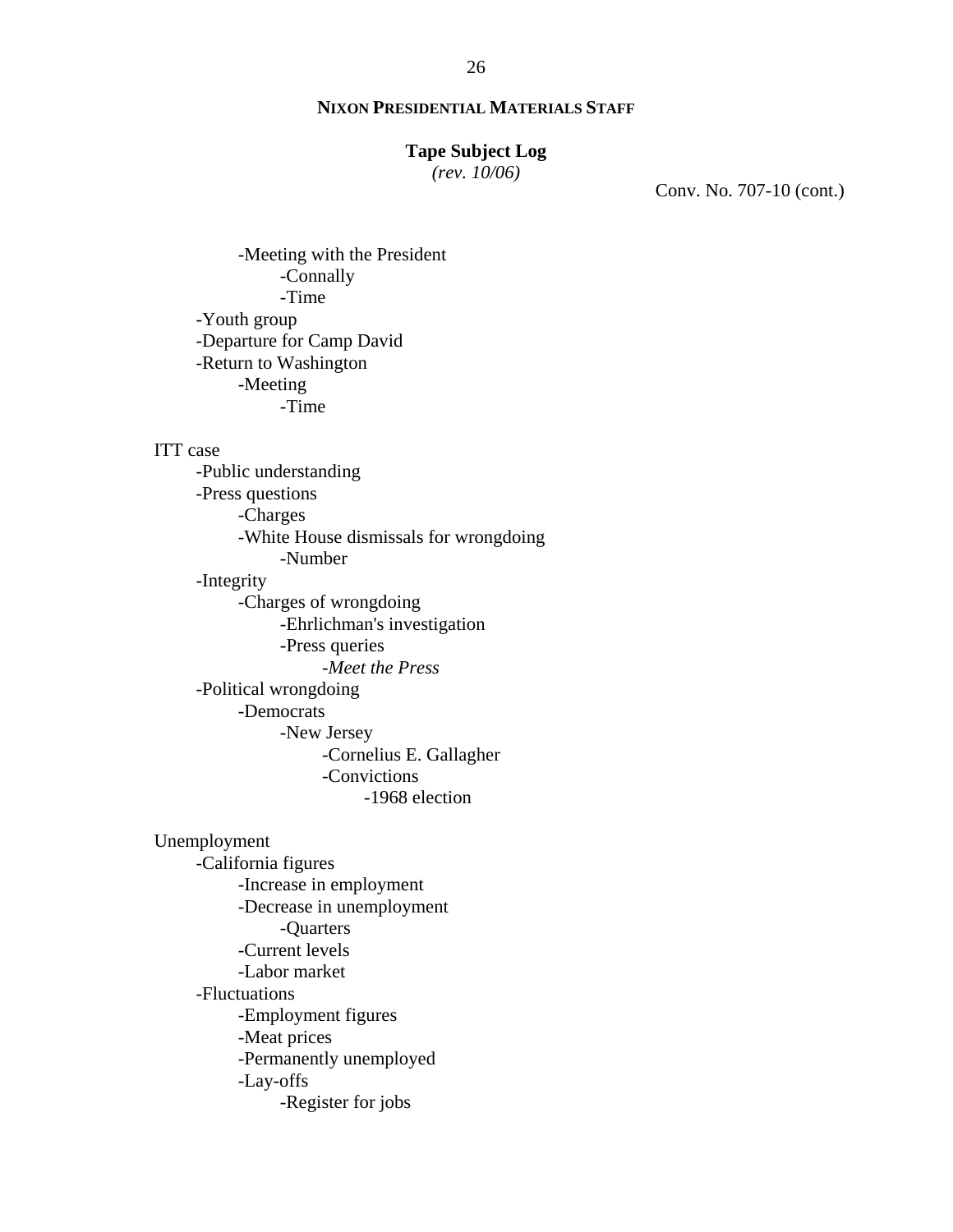#### 27

### **NIXON PRESIDENTIAL MATERIALS STAFF**

### **Tape Subject Log**

*(rev. 10/06)*

Conv. No. 707-10 (cont.)

Vietnam

-Talking points for leaders meeting -Haig -Location

H. R. ("Bob") Haldeman talked with an unknown person at an unknown time between 12:55 and 1:15 pm.

[Conversation No. 707-10B]

Request for a call to Ronald L. Ziegler

[End of telephone conversation]

Connally

-Speech to National Association of Broadcasters -William F. ("Billy") Graham remarks -News summary -Phrase -Bearing

Vice President Spiro T. Agnew -The President's view -Knowledge -Foreign and domestic policies -Patriotism -Knowledge of foreign policy -The President's view -Agnew's questions in a previous National Security Council [NSC] meeting -Agnew's NSC liaison -Air strikes -North Vietnamese -US control of air -Control of sea -Compared with Edmund S. Muskie -Public demeanor

Kleindienst

-Handling -Mitchell -Confirmation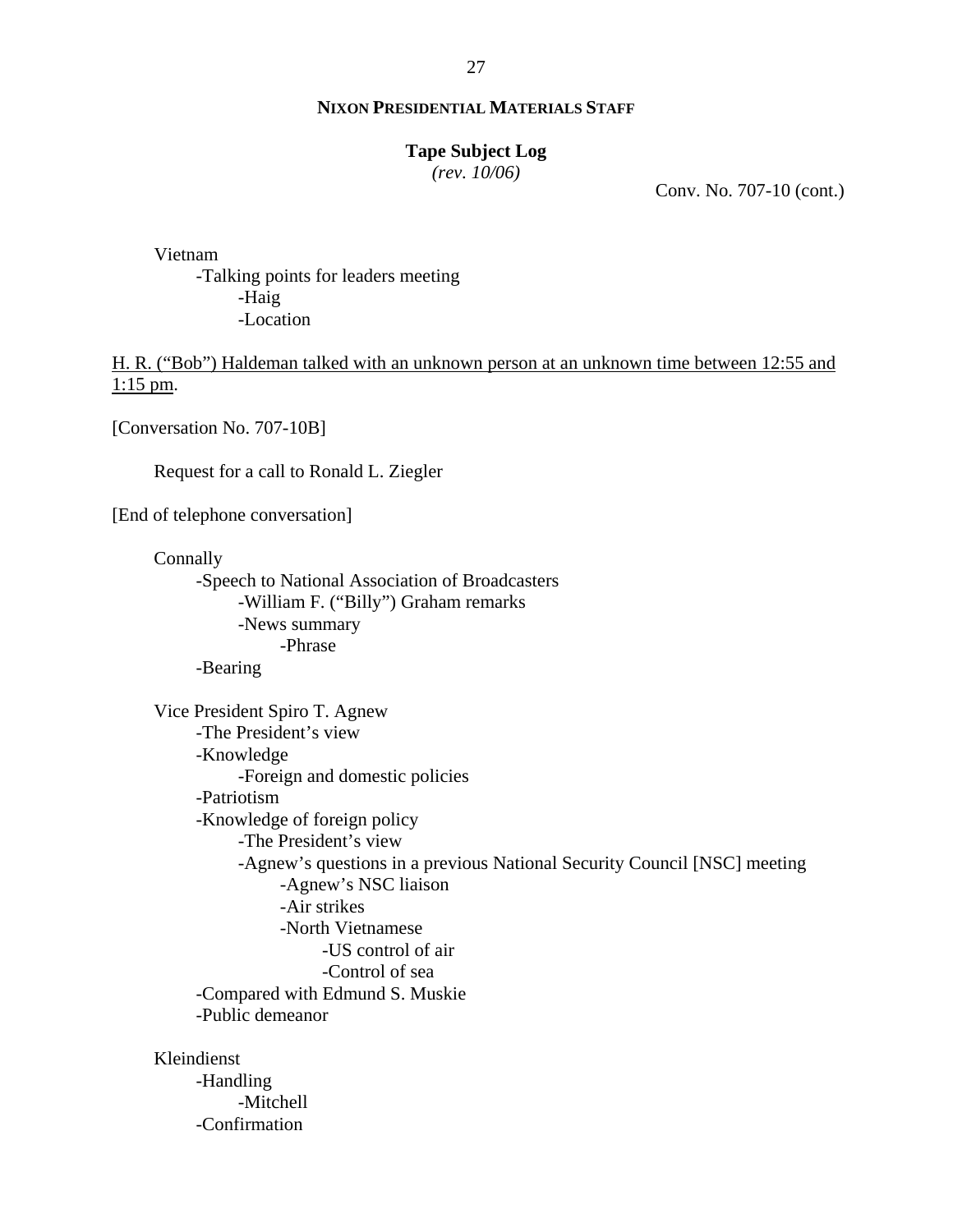### **Tape Subject Log**

*(rev. 10/06)*

Conv. No. 707-10 (cont.)

-Withdrawal -Timing

# -Ervin and Byrd -Vote in committee

# Alexander P. Butterfield entered at 1:15 pm.

The President's Canadian speech -Seventh draft -Clearance -Butterfield's opinion -Haig and Kissinger -Circulation -Haig -Kissinger -Review -The President's view

# Butterfield left at 1:17 pm.

Kleindienst confirmation -Withdrawal of name -Timing -The President's Canadian trip

Anne Mansfield -The President's previous call -The President's view -Marriage

## Vietnam

-The President's conversation with Kissinger -Haig's trip -Negotiations -The President's radio talk -Timing

The President's forthcoming Soviet trip

Mitchell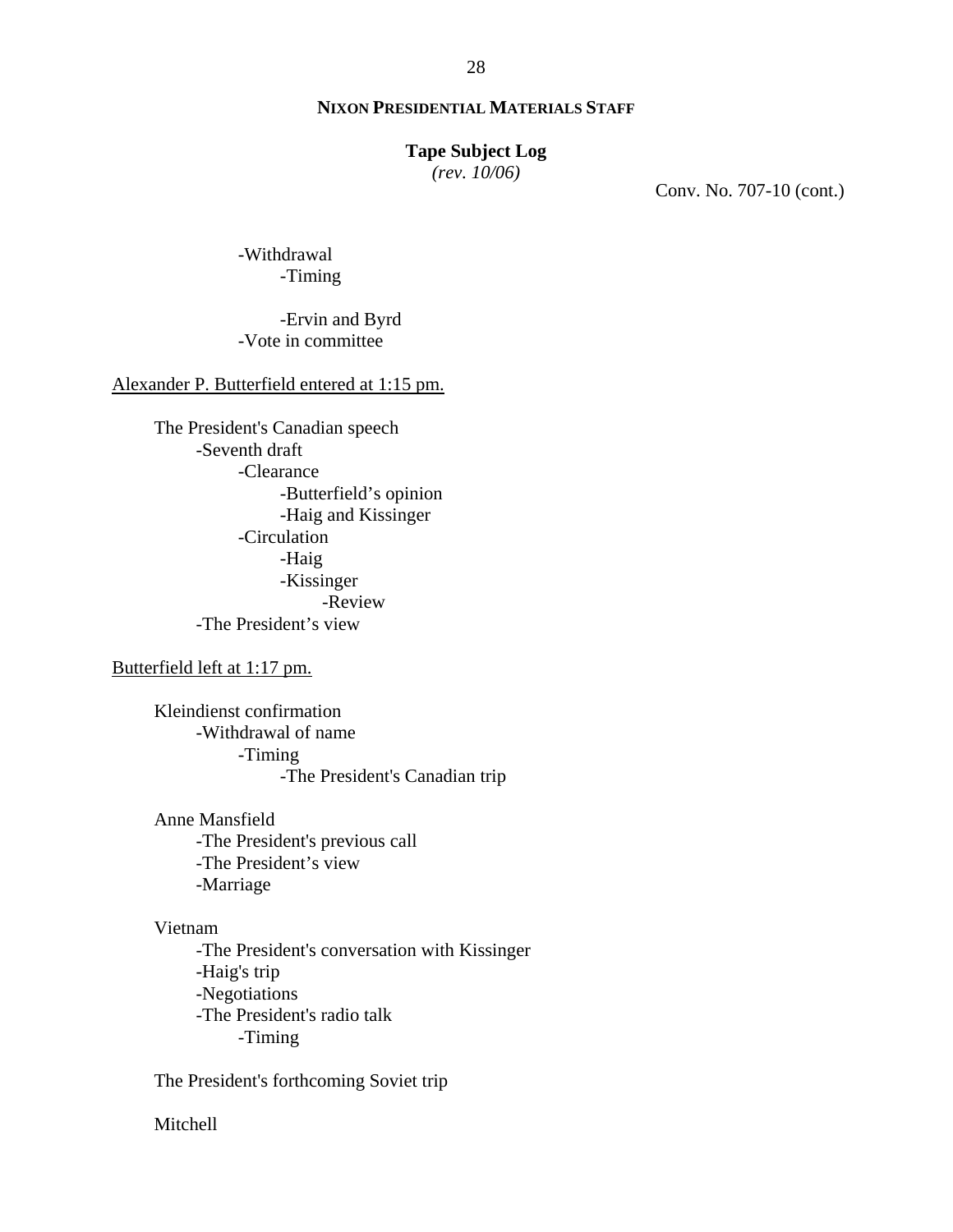# **Tape Subject Log**

*(rev. 10/06)*

Conv. No. 707-10 (cont.)

-Meeting with the President

Ehrlichman left at 1:34 pm.

Rose Mary Woods -Camp David -Schedule

Vietnam

-Negotiations -William P. Rogers -Kissinger -Timing

The President's meeting with Republican leaders -Briefings -Ehrlichman -Shultz, Stein and Richardson -Kissinger -Length -Wordiness

# Vietnam

-Rogers -Actions -The President's view

The President's schedule -Meeting with Mitchell -Location

The President and Haldeman left at 1:40 pm.